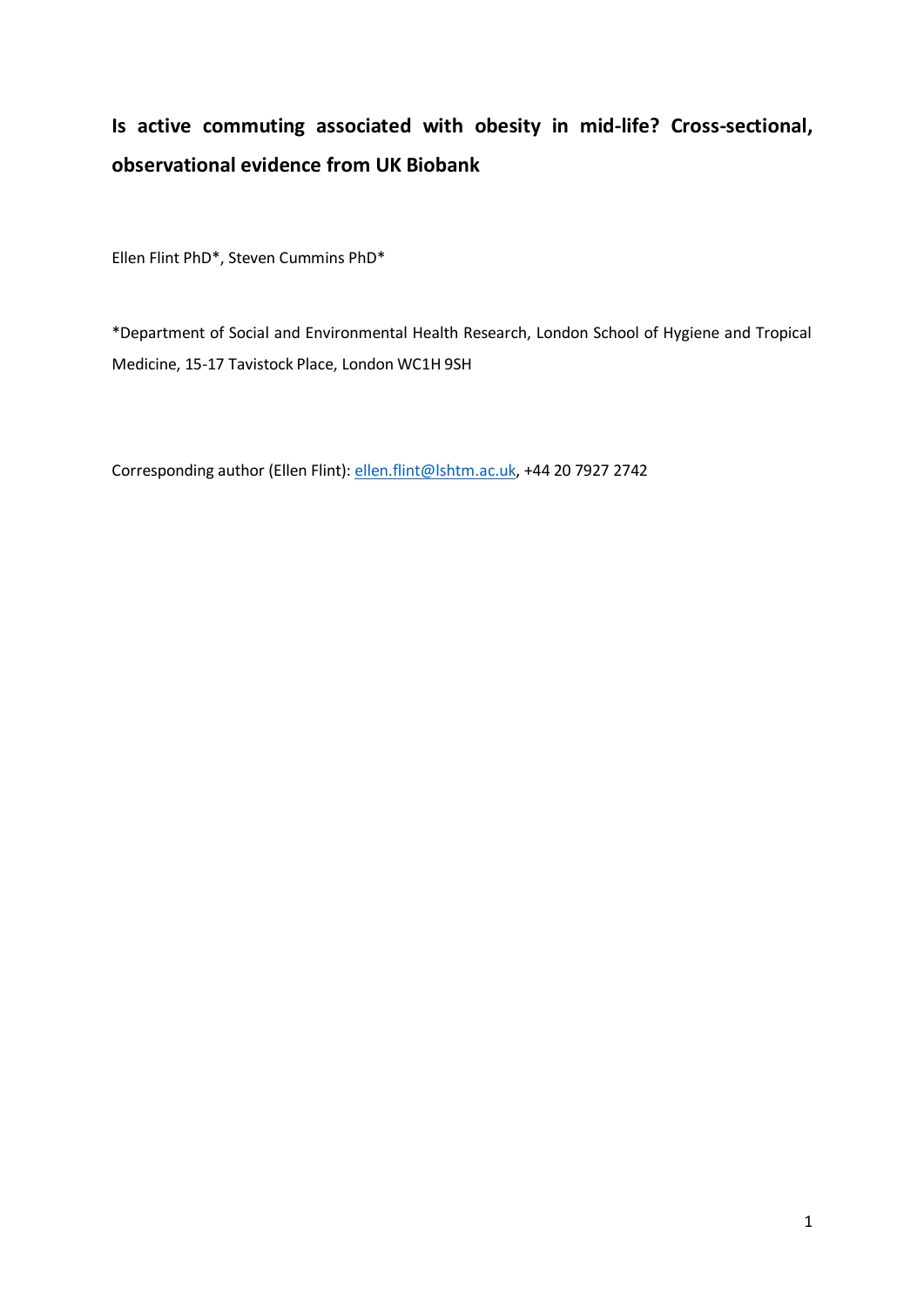### **Abstract**

**Background:** This study examines the relationship between active commuting (AC) and obesity in midlife using objectively measured anthropometric data from UK Biobank.

**Methods:** Baseline (2006-2010) cross-sectional data were used (n=502,664, of which 264,341 commuted). Participants were aged 40-69. Self-reported commuting mode was operationalised as 7 categories, ordered to reflect typical physical activity (PA). Outcomes were BMI (based on objectively measured weight and height) and percentage bodyfat (BF%). Hypothesised confounders were: income, area deprivation, urban/rural residence, education, alcohol, smoking, leisure PA, recreational walking, occupational PA, general health, limiting illness. Gender-stratified multivariate linear regression models were estimated. Final complete case sample sizes were 72,999 males, 83,667 females (BMI); 72,139 males, 82,788 females (BF%).

**Findings**: AC was significantly and independently associated with lower BMI and BF% for both genders, with a graded pattern apparent across the 7 categories. In fully adjusted models, compared to their car-only counterparts, mixed public and active transport commuters had significantly lower BMI  $(males: -1.00 kg/m<sup>2</sup>, 95%Cl -1.14 to -0.87; females: -0.67 kg/m<sup>2</sup>, 95%Cl -0.86 to -0.47). Cycling predicted$ lower BMI (males: -1.71kg/m<sup>2</sup>, 95%CI -1.86 to -1.56; females: -1.65kg/m<sup>2</sup>, 95%CI -1.92 to -1.38). Similar pattern and magnitude of association was observed for BF%. Compared with car users, mixed public transport and active commuters had significantly lower BF% (males: -1.32%, 95%CI -1.53 to -1.12; females: -1.10%, 95%CI -1.40 to -0.81). Cycling predicted lower BF% (males: -2.75%, 95%CI -3.03 to - 2.48; females: -3.26%, 95%CI -3.80 to -2.71).

**Interpretation:** This study is the first to use UK Biobank to address the topic of AC and obesity; finding robust, independent associations between AC and healthier bodyweight and composition. This research supports the case for interventions to promote active travel as a population-level policy response to the prevention of obesity in mid-life.

**Funding:** UK Medical Research Council Strategic Skills Postdoctoral Fellowship in Population Health, awarded to EF (2014-2017).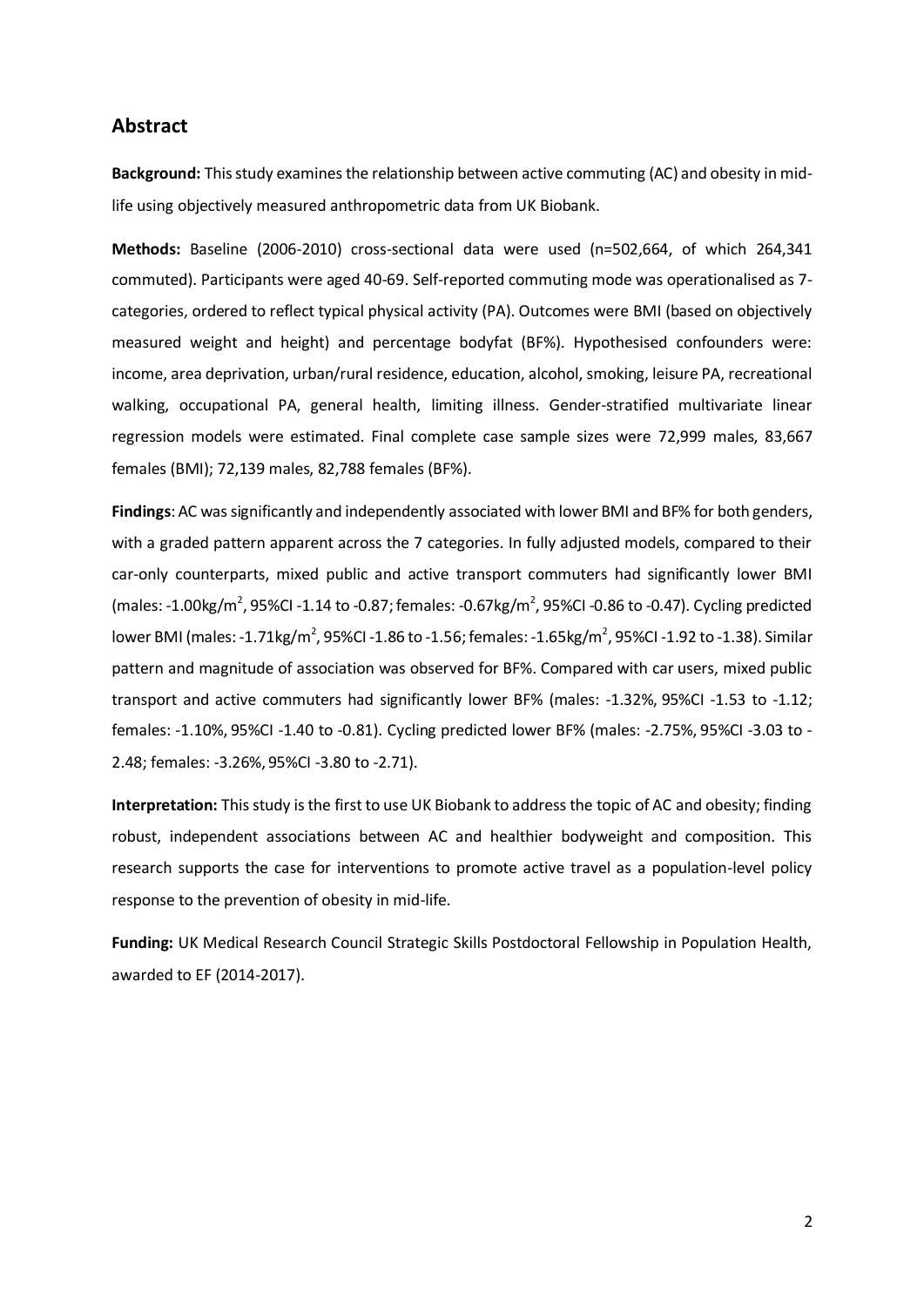# **Research in context**

### **Evidence before this study**

Previous studies have found evidence of an association between active commuting and a range of obesity and cardiovascular disease related health outcomes in the UK context. Walking, cycling and taking public transport to work has been shown to predict self-reported and objectively measured BMI, objectively measured percentage body fat, self-reported doctor-diagnosed diabetes and selfreported hypertension. However, previous studies have been hampered by insufficiently detailed information on commute mode exposures (making it largely impossible to capture mixed-mode journeys, for example); self-reported outcome measures; limited scope to control for confounding by health behaviours especially diet; and small sample sizes for meaningful subgroup analyses.

### **Added value of this study**

This study is the first to use UK Biobank data to investigate the relationship between commuting behaviour and BMI, based on objectively measured bodyweight and height; and body fat. UK Biobank is a large, observational study of 500,000 middle-aged individuals in the United Kingdom. This dataset offers the opportunity to conduct a definitive cross-sectional, observational investigation into the relationship between active commuting and obesity in terms of sample size, gradation of exposure, robust biological measures, and use of a wide range of covariates. The age span of the participants covers a key lifestage for the development of physical inactivity, obesity and related CVD risk. UK Biobank allows a considerably more detailed and fine-grained categorisation of commute-mode exposure by allowing the derivation of mixed-mode categories. This study also uses objectively measured height, bodyweight and percentage body fat, so is not subject to bias introduced when respondents are asked to report their own measurements. The comprehensive range of socioeconomic, demographic, behavioural, occupational and health data available in UK Biobank allows for comprehensive adjustment for confounding. Independent associations between active commuting and obesity are further isolated in sensitivity analyses controlling for dietary energy intake. To the authors' knowledge, this is the first study of active commuting and obesity to incorporate this dimension.

### **Implications of all the available evidence**

This study and the growing body of evidence to which it contributes, suggests that the promotion and facilitation of active commuting should form part of the global policy response to population-level obesity prevention.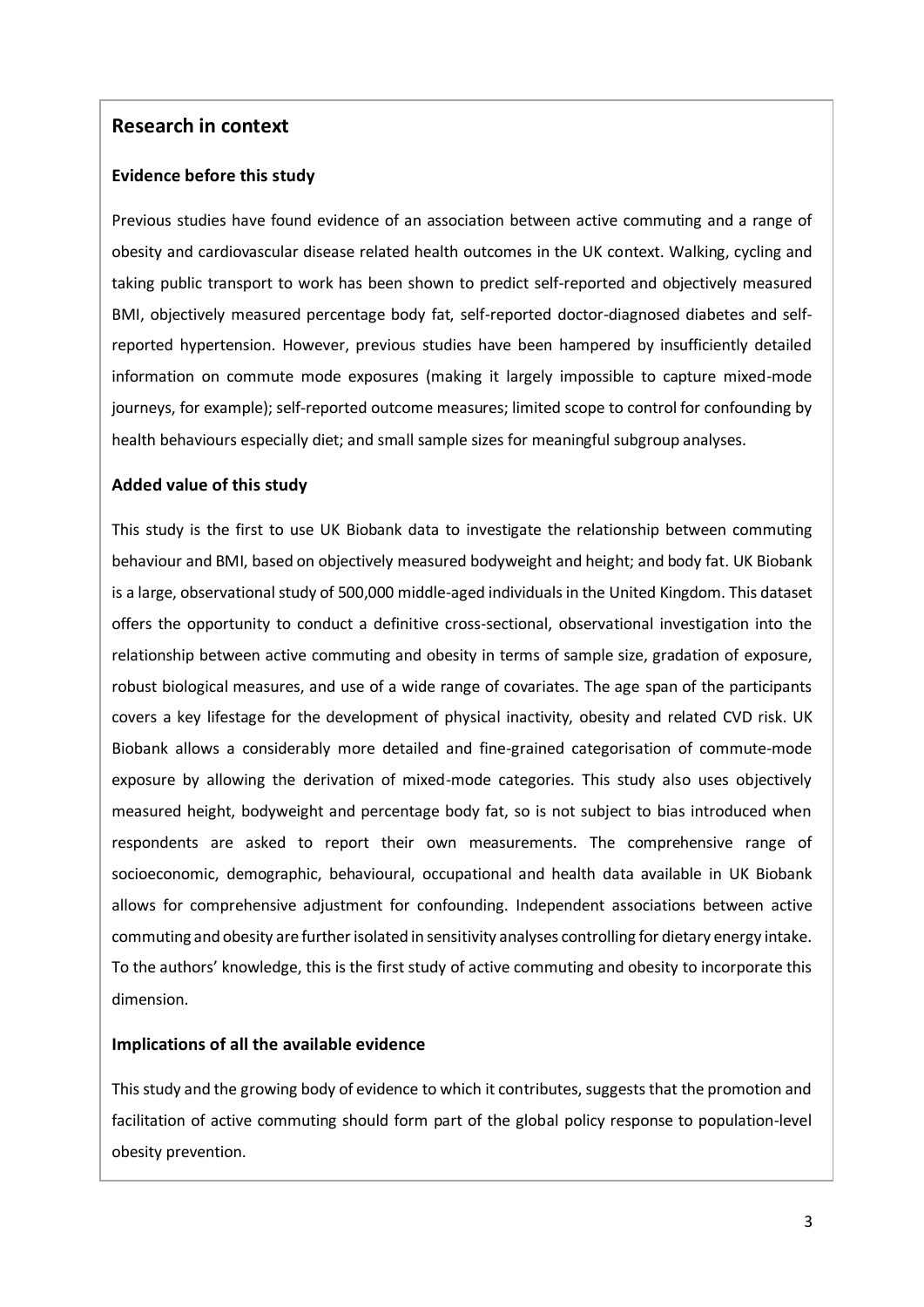### **Background**

Physical inactivity is one of the leading causes of morbidity and premature mortality.<sup>1,2</sup> In England, two-thirds of adults do not meet recommended levels. 3 The mass adoption of private motorised transport has contributed to declines in active travel worldwide. In England and Wales, 23.7 million individuals regularly commute to a workplace, 67% by car. $^4$  Individuals who commute to work actively achieve higher levels of total physical activity (PA) than car users, independently of leisure PA.<sup>5-8</sup> Active commuting (AC) has been identified by the UK National Institute for Clinical Excellence as a feasible way to increase population PA without requiring unacceptable financial or time expenditure.<sup>9</sup> Middleage is an important life-stage for the development of obesity. In the 2012 Health Survey for England, BMI was found to increase steadily into middle-age, before declining beyond age 75.<sup>10</sup> In the same survey, 44% of adults aged 55-64 did not meet recommended PA levels.<sup>11</sup> Laverty and colleagues found that after adjustment for socioeconomic and demographic factors, adults aged 50-65 were 55% less likely to commute by public transport, 45% less likely to commute on foot, and 30% less likely to commute by bicycle; compared with  $16-29$  year olds.<sup>12</sup>

Previous research has shown that walkers and cyclists have lower BMI,<sup>12-15</sup> lower percentage body fat  $(BF%)^{13}$  and lower waist circumference<sup>15</sup> than car commuters, are less likely to report diagnosed diabetes and hypertension,<sup>13-15</sup> and report higher levels of physical wellbeing.<sup>16</sup> Compared with continued car use, switching from sedentary to active commuting was found to predict a decrease in self-reported BMI.<sup>17</sup> However, many individuals live too far from their workplace for walking or cycling to be feasible**.** Cross-sectional studies have shown that individuals who commute by public transport have significantly lower BMI, BF% and self-reported diagnosed diabetes and hypertension, and that associations are similar in magnitude to those observed for walking and cycling.<sup>12,13</sup> This indicates that incidental PA involved with public transport journeys is significant. A growing body of research consistently suggests that mass transit contributes to overall PA<sup>18,19</sup> and is negatively associated with obesity. 20,21

Important gaps in the literature remain. Firstly, it is unclear whether AC has a graded relationship with obesity. Operationalising the exposure using multiple mixed-mode categories provides better observational evidence of causality, but existing studies are hampered by inadequately detailed measurement. Secondly, the use of objectively measured obesity is important in order to reduce the bias associated with self-reporting. A third common limitation of using secondary datasets to investigate AC and bodyweight is the failure to rule out confounding by energy intake. The extent to which associations between AC and obesity are moderated by demographic and socioeconomic factors are also underexplored in the literature.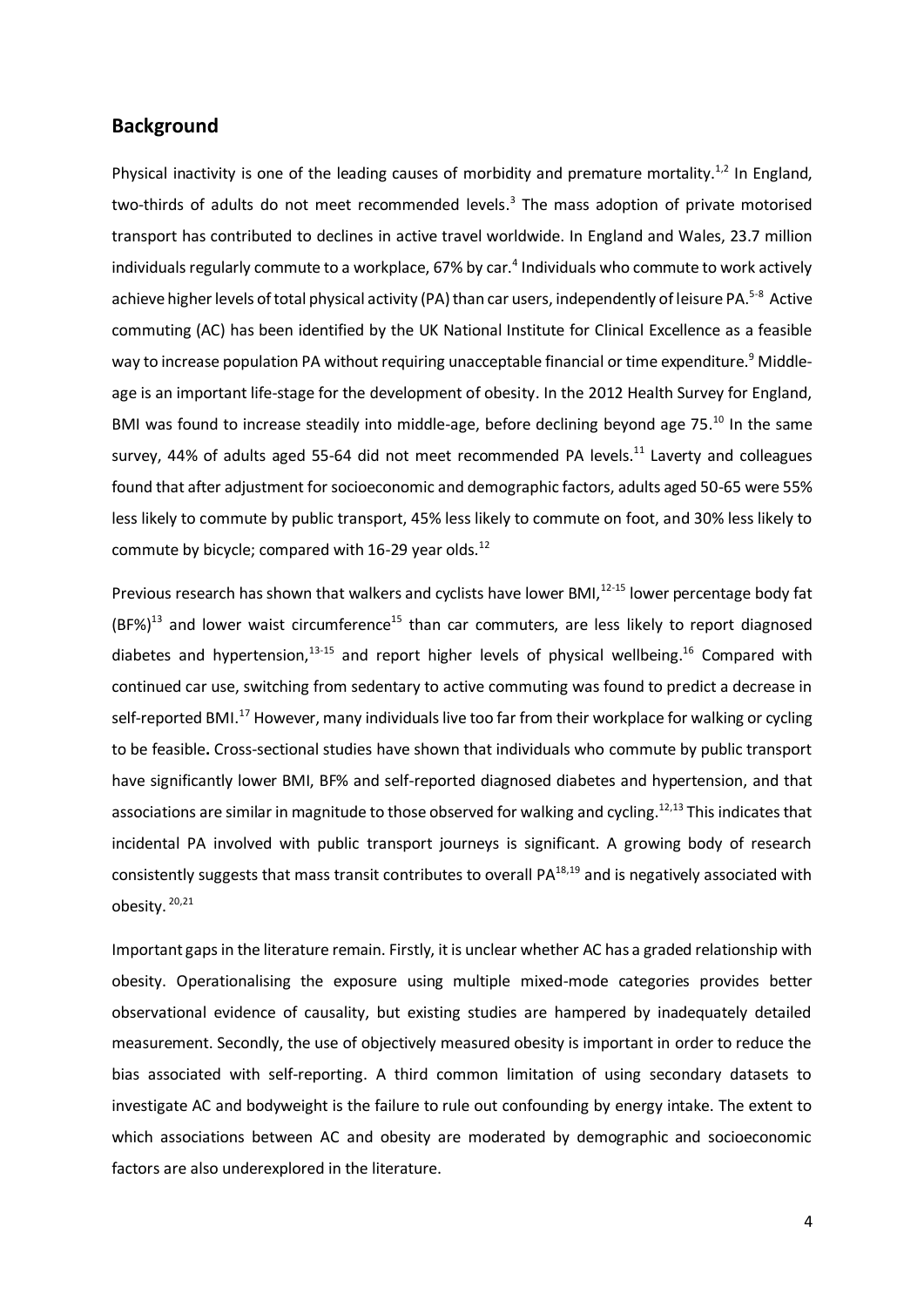This study is the first to use UK Biobank<sup>22,23</sup> to investigate the relationship between AC and obesity. A large and comprehensive dataset, UK Biobank offers the opportunity to address key limitations in the existing literature. The aim of this study is to investigate the relationship between AC and objectively measured indicators of obesity in a middle-aged UK sample. Hypotheses are: (1) an independent relationship exists between commuting mode and two measures of obesity; (2) adjustment for socioeconomic, demographic, health, occupational and leisure factors will not fully attenuate the central association; (3) dietary energy intake will have a small but significant confounding effect; (4) among walkers and cyclists, distance of commute will be independently, inversely associated with BMI and BF%.

### **Methods**

#### **Data**

Baseline data from UK Biobank were used (project 5935). Data were collected from 502,656 individuals aged 40-69 who visited 22 assessment centres across the UK (2006-2010). Respondents were selected through NHS patient registers based on distance from their nearest UK Biobank assessment centre. The scientific rationale, study design, ethical approval, survey methods and limitations are described elsewhere. $22,23$ 

#### **Sample**

Participants who did not report commuting behaviour (largely due to retirement) were excluded, yielding an initial sample size of 264,341. This was further restricted to participants who had complete data on all analytic covariates (n=156,994). Of these, 439 had missing BMI data and 2,067 had missing BF% observations. Two main analytic samples were therefore derived: (i) BMI, n=156,555 (72,888 males, 83,667 females); (ii) BF%, n=154,927 (72,139 males, 82,788 females). In addition, two sets of sensitivity analyses were undertaken. The first used a subsample with complete data on energy intake and all analytic variables: (i) BMI diet subsample, n=75,229; (ii) BF% diet subsample, n=74,430. The second complete-case sensitivity analysis was applied to just the walking commuters (BMI n=7,746, BF% n=7,660) and cycling commuters (BMI n=4,195, BF% n=4,146).

## **Variables**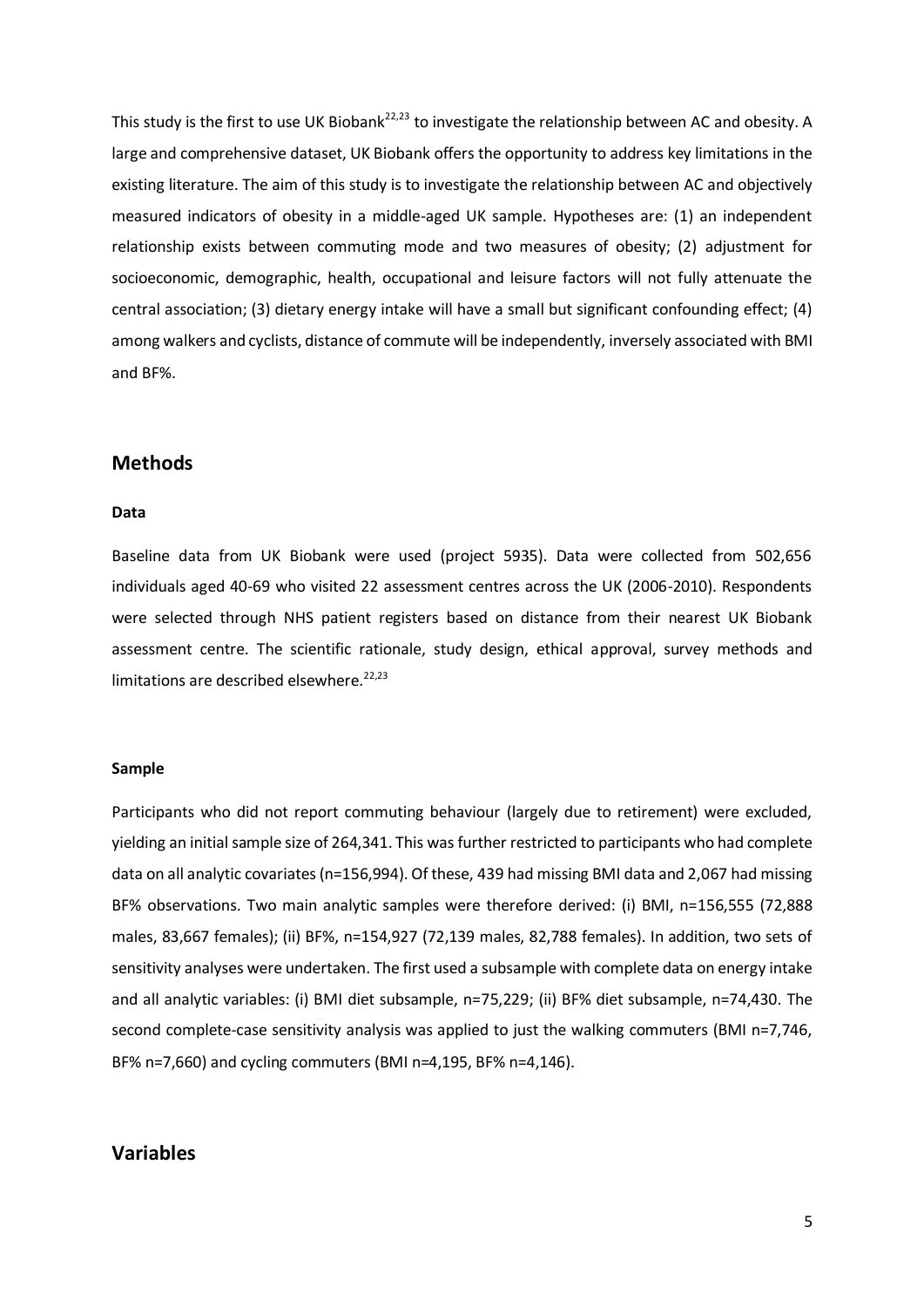#### **Exposure variable: Commuting mode**

Participants were asked *"what types of transport do you use to get to and from work?"* and were able to select one or more of the following: car/motor vehicle; walk; public transport; cycle. In order to capitalise on this rich data a 15-category commute mode variable was derived, encapsulating all mode combinations. This was then collapsed to create a 7-category primary exposure variable, ordered to approximate typical levels of physical exertion: (1) Car only; (2) Car and public transport; (3) Public transport only; (4) Car and other mixed modes (a heterogeneous category comprising combinations of car, public transport, walking and cycling); (5) Public transport and active transport (walking and/or cycling); (6) Walking only; (7) Cycling only or cycling and walking. In sensitivity analyses of those who commuted by walking or cycling, self-reported one-way commute distance (miles) was conceptualised as an exposure variable. For the walking subsample, distance was operationalised as an ordered categorical variable (<1 mile; 1 mile; 2 miles; 3 miles;  $\geq$  4 miles). For the cycling subsample, it was categorised as: 0-1 miles; 2-4 miles; 5-7 miles; 8-10 miles;  $\geq$  11 miles.

#### **Outcome variables: BMI and percentage body fat**

Anthropometric measurements were taken by trained staff using standard procedures detailed elsewhere.<sup>22</sup> For the purposes of this study, measurements of interest were: height and weight (BMI calculation:  $kg/m<sup>2</sup>$ ), and BF%, measured by bio-impedance. Standing height was measured using the Seca202 stadiometer. BF% and weight were measured using the Tanita BC418MA body composition analyser.<sup>24</sup> Both were normally distributed and operationalised as continuous variables.

#### **Covariates**

A range of factors were hypothesised to confound the association between AC and obesity. These were self-reported, with the exception of residential area classification, Townsend deprivation score (census data), and energy intake (24-hour dietary recall questionnaires). 25,26 Demographic covariates were: age (years); sex; ethnicity (White British, other white background, South Asian, Black Caribbean, Black African, Chinese, mixed, other); residential area classification (urban, fringe, rural). Socioeconomic covariates were: gross annual household income (<£18,000; £18,000-£30,999; £31,000-£51,000; £52,000-£100,000; >100,000); residential output area Townsend deprivation index (quintiles); highest educational qualification (university/college degree; A-levels/equivalent; GCSEs/equivalent; CSEs/equivalent; NVQ/HND/HNC/equivalent; professional qualifications; none). Health behaviour covariates were: alcohol (daily; 3-4 times per week; 1-2/week; 1-3/month; special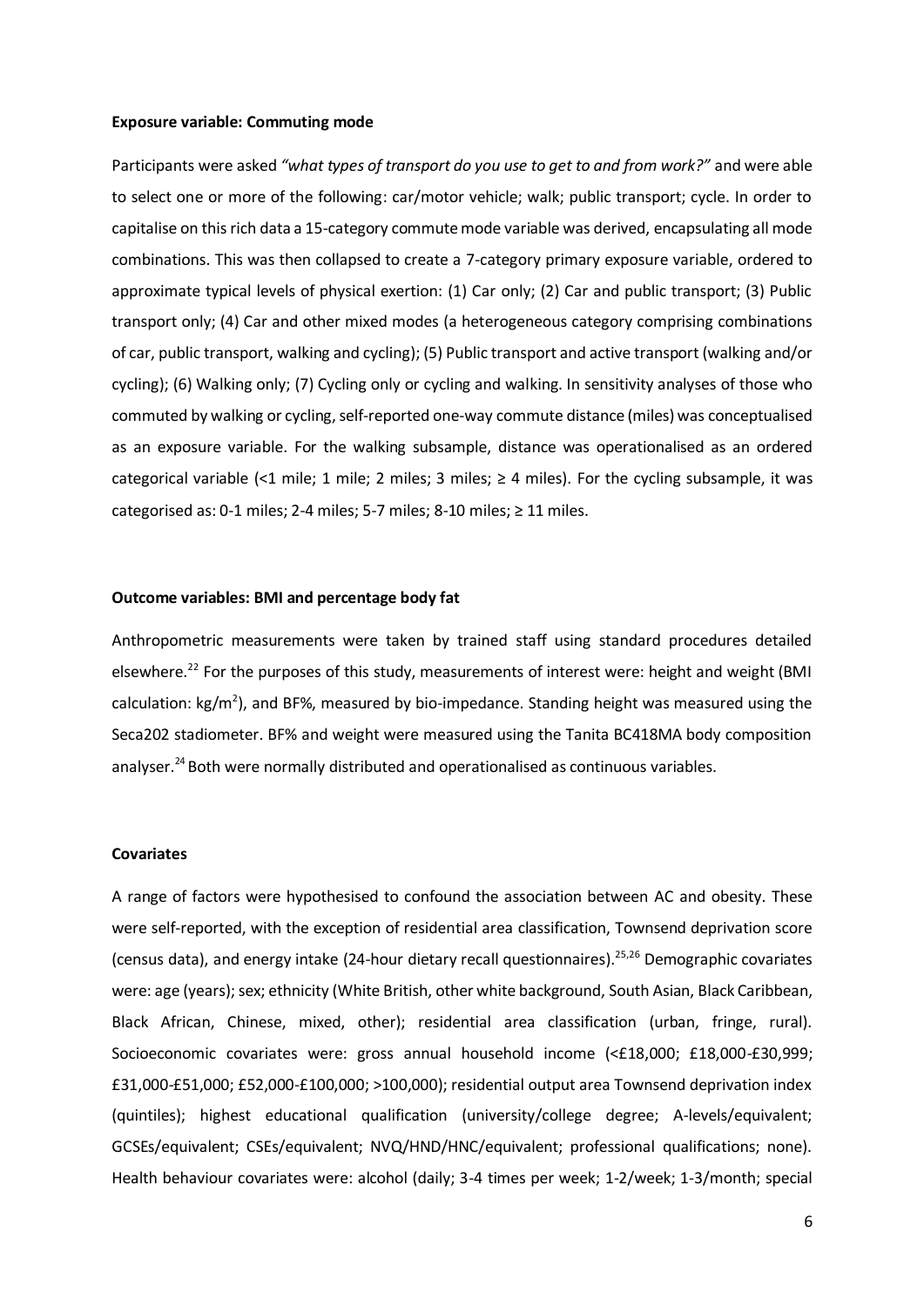occasions; never); smoking (never, previous, current). PA covariates were: days/week ≥10minutes moderate PA (0-7); walking for pleasure in past 4 weeks (once, 2-3 times, once/week, 2-3/week, 4- 5/week, daily); typical transport mode for non-commuting travel (walking and/or cycling: yes/no); job involves standing/walking (never/rarely; sometimes; usually; always); manual work (never/rarely; sometimes; usually; always); shift work (never/rarely; sometimes; usually; always). Health covariates were: poor self-rated health (yes/no); limiting illness/disability (yes/no). Total energy intake (kcals) in previous 24hours was used in sensitivity analyses. The diet recall questionnaire module was added to the assessment centre towards the end of the baseline data collection phase. Subsequently, participants were contacted via email and completed up to 5 questionnaires online. 25,26 Energy intake was operationalised as a continuous variable, truncated at 6000kcal/day. For respondents who participated in more than one 24-hour diet recall questionnaire, the median value was used.

#### **Statistical analysis**

In order to investigate the relationship between commuting mode and BMI/BF% and test the first and second study hypotheses; nested, gender-stratified, multivariate linear regression analysis was undertaken using Stata 14.<sup>27</sup> For each outcome, the following model series was fitted for men and women separately. M0 tested the bivariate association between commute mode and the outcome. M1 introduced demographic, socioeconomic and other factors (urban/rural residence, age, ethnicity, income, Townsend deprivation quintiles, highest educational qualification). M1 was then nested within M2 which introduced the other hypothesised confounders: alcohol intake, smoking status, leisure PA, non-work active travel, walking for pleasure, occupational PA, shift work, manual work, self-rated health and longstanding limiting illness. Models were adjusted for clustering by assessment centre. Interactions by gender, ethnicity and household income category were investigated using Wald tests. Sensitivity analysis using dietary recall data was undertaken in order to test the third hypothesis. The gender stratified multivariate linear regression modelling strategy above was replicated using the subsample of participants with valid energy intake data, adding 24-hour energy intake (kcal) as a covariate. In order to investigate the fourth hypothesis, sensitivity analyses were undertaken using separate subsamples of walking commuters and cycling commuters with compete data. For each subsample, a bivariate (M0) and multivariate linear (M2, specified as above) regression model was fitted for each outcome (BMI and BF%), using commute distance as the exposure of interest.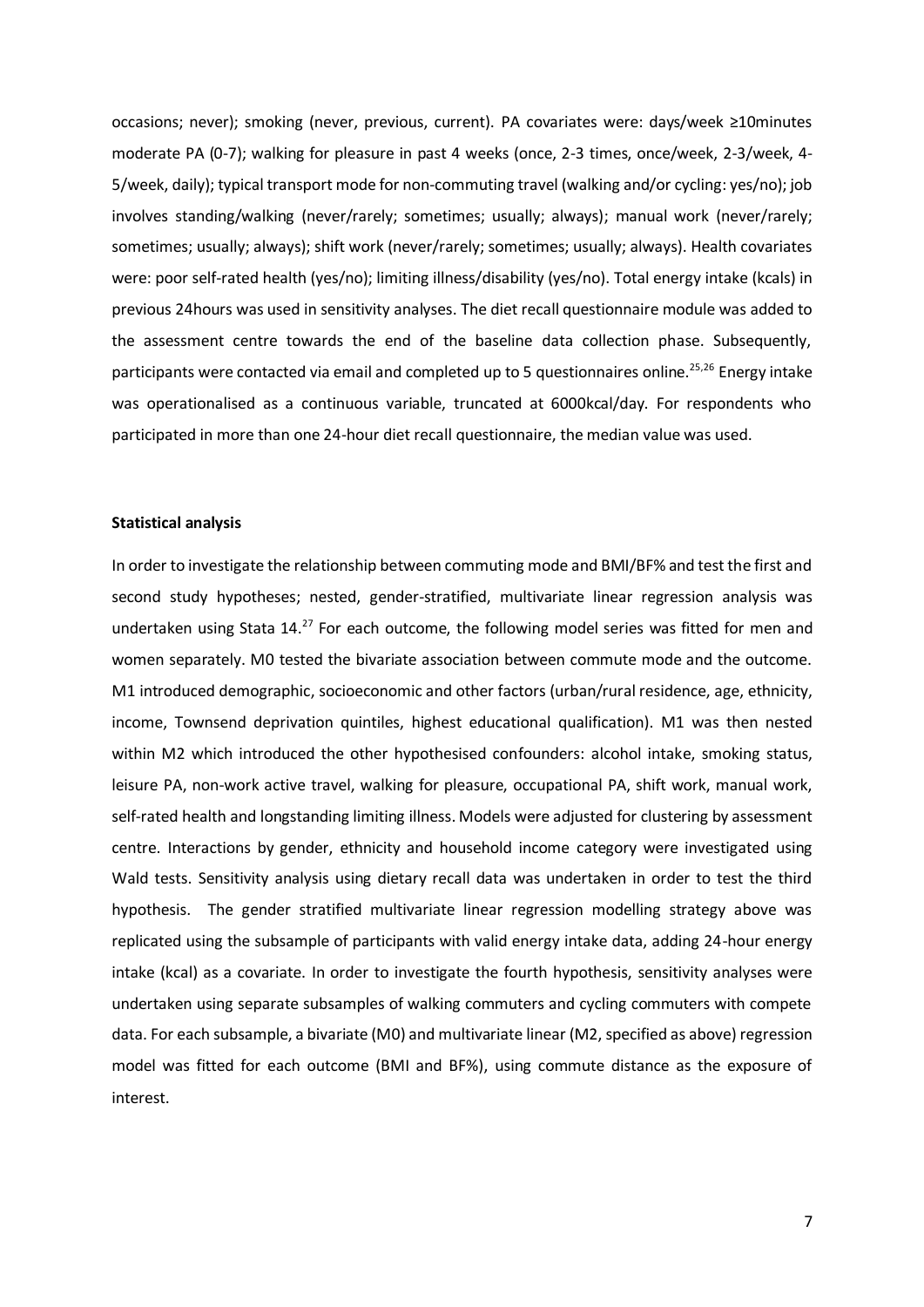#### **Role of the funding source**

This secondary data analysis was funded by a UK Medical Research Council Postdoctoral Strategic Skills Fellowship awarded to EF. UK Biobank is a registered charity which receives funding from the Wellcome Trust, UK MRC, UK Department of Health, Scottish Government, Welsh Assembly, British Heart Foundation, Diabetes UK and the Northwest Regional Development Agency. SC is funded by a UK National Institute of Health Research Senior Fellowship. The funders had no role in determining the study design, analytical strategy, interpretation of findings, writing the report or the decision to submit this paper for publication. The authors had full access to all the data presented in the study and bear final responsibility for the decision to submit this paper for publication.

### **Results**

Descriptive analysis is presented in Table 1. Car travel was the most prevalent commuting mode (64% men, 61% women). Four percent of men and 7% of women reported walking as their only commute mode, while a further 4% of men and 2% of women reported cycling only or a mix of cycling and walking. Overall, 23% of men and 24% of women used active transport either solely or as a component within a mix of modes. The BF% analytic sample was representative of the BMI analytic sample.

The results of the series of multivariate linear regression models fitted to investigate the relationship between AC and BMI are presented in Table 2 and Figure 1. The results for BF% are presented in Table 3 and Figure 2. A significant interaction was found for gender, so all analyses were gender stratified. No significant interactions were found for ethnicity or household income category.

Across all models, a significant association between commuting mode and obesity was observed, with a graded relationship apparent across the 7 ordered commuting categories. With the exception of mixed car and public transport, all categories independently predicted significantly lower BMI and BF% when compared with sole car use. In both BMI and BF% analyses, adjustment for hypothesised confounding factors attenuated the bivariate associations to some degree, but a significant, relationship remained evident in the fully adjusted models for both men and women. These findings supported the first and second study hypotheses.

For men and women, across BMI and BF% analyses, the largest and most significant results were observed for cyclists. In fully adjusted models, compared to car-only commuters, male cyclists had BMI 1.71kg/m<sup>2</sup> lower (95%CI -1.86, -1.56) controlling for demographic, socioeconomic, health, behavioural, and non-commute PA. In fully adjusted models, female cyclists had BMI 1.65kg/m<sup>2</sup> lower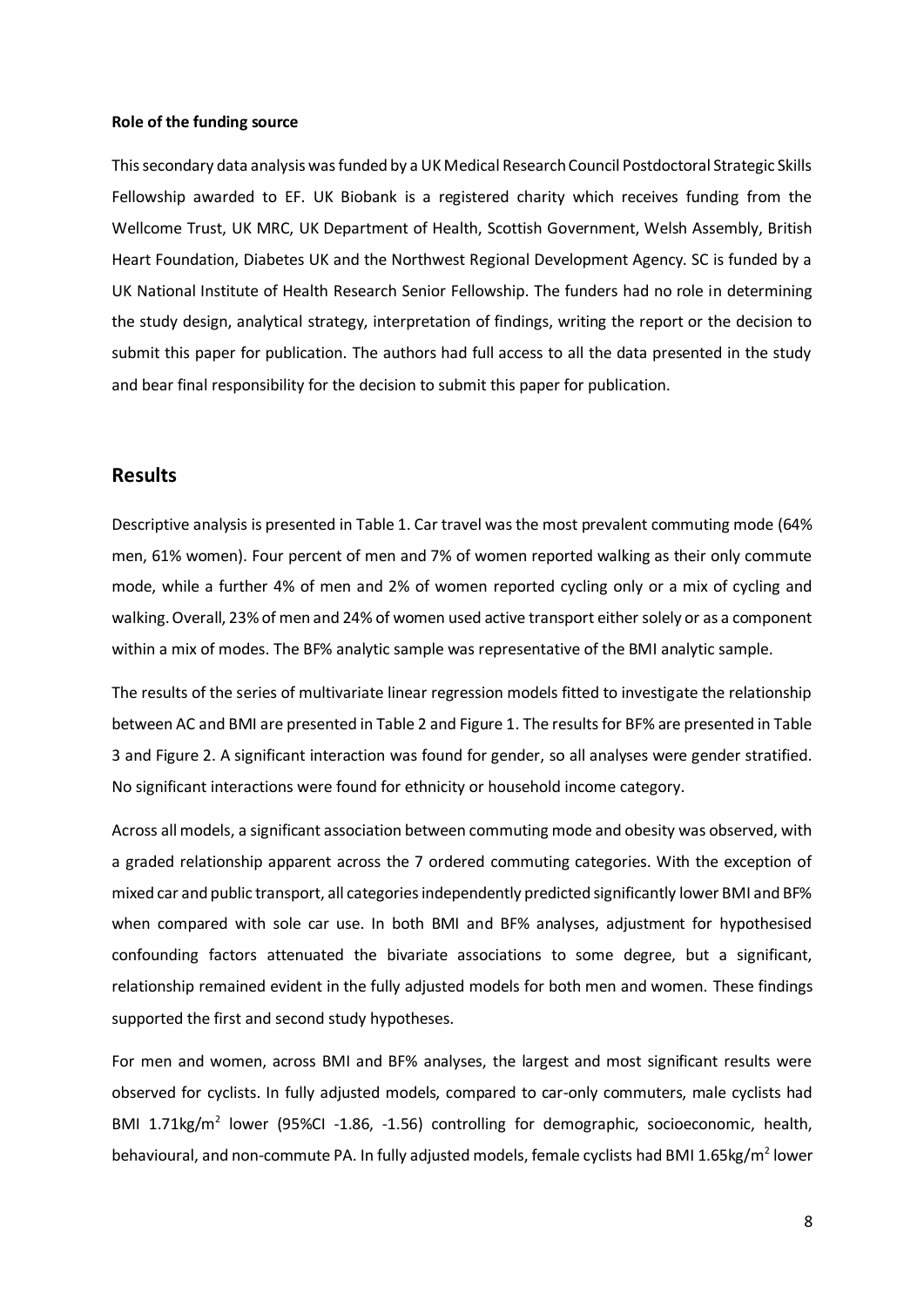on average than their car-only counterparts (95%CI -1.92, -1.38), and had 3.26% lower BF% (95%CI - 3.80, -2.71).

In fully adjusted models, men who used solely public transport had a BMI 0.70kg/m<sup>2</sup> lower than caronly commuters (95%CI -0.83, -0.57) while men who combined car use with active modes had a BMI 0.56kg/m<sup>2</sup> lower (95%CI -0.68, -0.45). Greater associations were observed for men who combined public transport with active modes: compared to car-only commuters, these individuals had a BMI 1.00kg/ $m^2$  lower (95%CI -1.14, -0.87) in the fully adjusted model. The results from the BF% models corroborated these results.

For women who used various combinations of car, public and active modes, coefficients were typically smaller than those observed for men, though still highly statistically significant. Women who combined public transport with active modes had BMI on average  $0.67$ kg/m<sup>2</sup> lower than car users (95%CI -0.86, -0.47) and had 1.09% lower BF% (95%CI -1.38, -0.80), in fully adjusted models.

Men who reported walking as their sole mode had a BMI 0.98kg/ $m^2$  (95%CI -1.20, -0.76) lower than car-only commuters in fully adjusted analyses, and had 1.19% lower BF% (95%CI -1.49, -0.88). In adjusted analyses, women who used walking as their sole commute mode had BMI 0.80kg/m<sup>2</sup> (-0.94, -0.66) lower than car commuters, and had 1.12% lower BF% (95%CI -1.31, -0.94).

Results from subsample sensitivity analyses to investigate the effects of energy intake on the association between commuting mode and obesity (Appendices 1 and 2) found that for men, energy intake was a non-significant covariate in fully adjusted BMI models (p=0.72). However, an extremely small but significant association was seen for BF% among men (adjusted b=-0.0004 kcal/day, p<0.001). For women, an extremely small association between energy intake and BMI was observed (adjusted b=0.0002 kcal/day, p<0.001), but not for BF%. Support for the third study hypothesis was therefore equivocal.

Results from sensitivity analyses to investigate the relationship between commute distance and BMI/BF% among walkers and cyclists (Appendices 3 and 4) broadly supported the fourth hypothesis. In fully adjusted models, compared with pedestrians who walked <1mile, individuals who walked 2miles had BMI 0.43kg/m<sup>2</sup> lower (95%CI -0.76, -0.09), and -0.79% lower BF% (95%CI -1.28, -0.31). For both outcomes, a graded relationship was apparent across the walking distance categories (with the exception of the ≥4miles category which was not significantly different to the reference category for either outcome). Results for the cycling subgroup were corroborative. For example, in fully adjusted models, compared with cyclists who travelled 0-2miles, those who cycled 5-7miles had BMI 0.36 kg/m<sup>2</sup> lower (95%CI -0.67, -0.05) and 1.14% lower BF% (95%CI -1.64, -0.64). Those who cycled 8-10miles had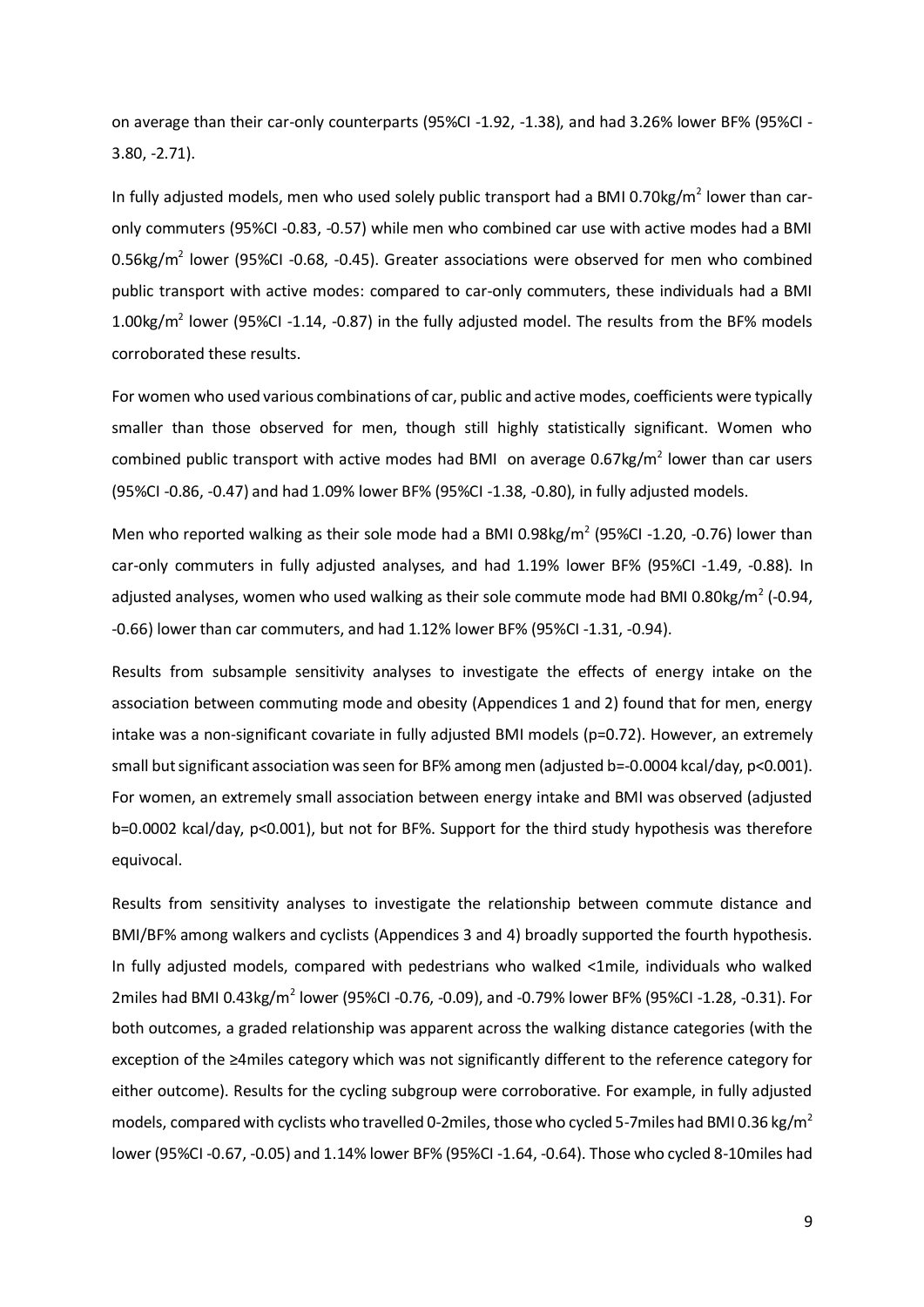BMI 0.56kg/m<sup>2</sup> lower (95%CI -1.05, -0.08). For BF%, a significant, graded, independent relationship was observed across all cycling distance categories. However for BMI, only the 5-6mile and 8-10mile categories were significantly different from the 0-2mile reference category.

### **Discussion**

#### **Summary and interpretation of findings**

This study demonstrates a significant, independent association between commuting mode and both BMI and BF%, for men and women. Comprehensive adjustment for confounders only modestly attenuated the observed central associations. The largest coefficients were observed for cyclists. For example, male cyclists had a BMI on average  $1.71 \text{kg/m}^2$  lower than their car-using counterparts after adjustment for socioeconomic, demographic, health, behavioural factors and other PA. For the average man in the sample (53 years old, 176.7cm tall, weighing 85.9kg) this equates to a substantial weight difference of 5kg. Female cyclists had a BMI on average 1.65kg/m<sup>2</sup> lower than car commuters after full adjustment, which translates to a weight difference of 4.4kg for the average woman in the sample (52 years old, 163.6cm tall, 70.6kg). Previous studies reliant on smaller samples typically include cycling and walking in one 'active' category.<sup>13</sup> The present study suggests that this may mask larger associations between cycling and obesity. The second-largest associations were seen for walking, for both genders. For both active categories, travelling greater distances was independently associated with lower BMI and BF%. However, even individuals who reported a mix of public and active modes were also found to have significantly lower BF% and BMI than those who exclusively commuted by car, with similar magnitude of association observed for the 'walking only' and the 'mixed public and active transport' categories. This corroborates and adds detail to previous studies reporting similar magnitudes of association between active and public transport, and obesity.<sup>13</sup> No interactions by income were found, suggesting that associations between commute mode and obesity are equally distributed across socioeconomic groups. However socioeconomic status is a predictor of commute mode, generating inequalities in access to and utilisation of active modes.<sup>12</sup> Across most mode categories, the magnitude of associations with BMI and BF% were larger for men than women. This was especially true for public transport users, possibly because bus travel may be more prevalent among women, whereas men may be more likely to use rail transit and hence walk or cycle further to reach stations which are typically more spatially dispersed. The only instance in which greater coefficients were seen for women than men was for the association between cycling and BF%, indicating that the 1,643 (2%) middle-aged women in this sample who cycled to work were substantially fitter than the norm, perhaps reflecting residual confounding by unobserved domains of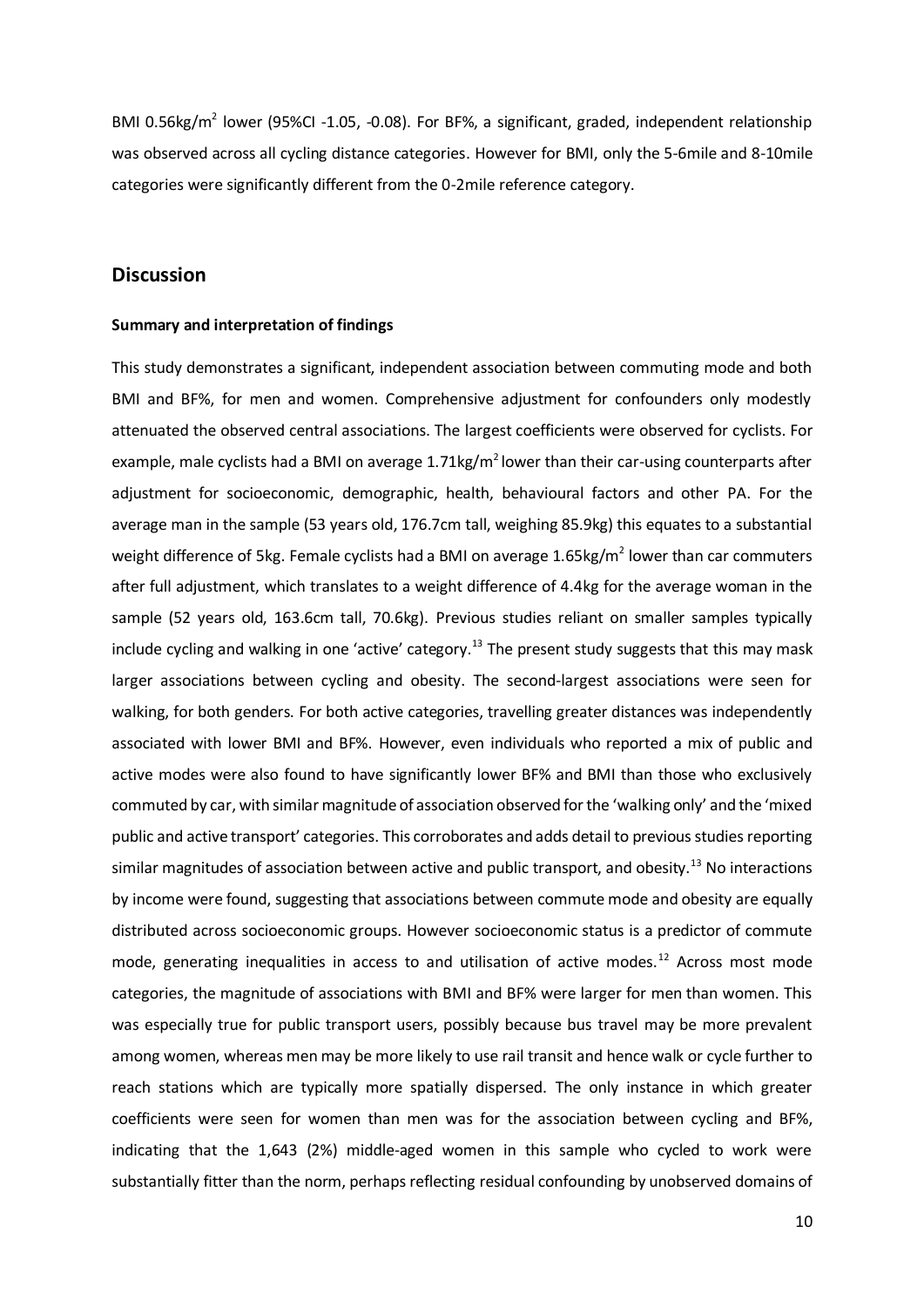PA or health. Adjustment for energy intake in sensitivity analyses found that lower energy intake significantly predicted lower BMI (for women only) and %BF (for men only) but that point estimates were negligible and did not attenuate the central relationship.

#### **Strengths and limitations**

The strengths of this study lie in the quality of the data. UK Biobank is a large study with good geographical coverage. The age range is particularly useful for studying determinants of obesity, as mid-life is a key period for risk development and as such a critical juncture for interventions to promote positive behaviour change. The data presented captures multi-mode commutes, allowing differentiation between mixed modes and a more nuanced quantification of exposure than has been possible in previous work.<sup>12,13,17</sup> The use of two objectively measured obesity outcomes removes the possibility of misreporting of height and weight and addresses concerns around the use of BMI as an appropriate measure of adiposity among particularly lean groups. The wide range of socioeconomic, demographic, health, behavioural and occupational data also allows comprehensive adjustment for confounding. To the authors' knowledge, sensitivity analysis using UK Biobank's dietary data represents the first attempt to adjust for energy intake in this research area. However, the risk of residual confounding cannot be entirely eliminated using an observational, cross-sectional study design. For example, menopausal status is a key determinant of body composition among women in mid-life. The study is subject to a range of additional limitations. First and foremost is the risk of reverse causality, as direction of effect cannot be inferred from cross-sectional data, although sensitivity analyses establishing an independent, significant, graded relationship between distance and BMI/BF% among walkers and cyclists adds weight to a causal interpretation for these categories. Further research using the repeat-assessment subsample of UK Biobank will be undertaken by the authors in order to isolate causal processes. Secondly UK Biobank is subject to item non-response and missingness. The analytic sample were representative of the total commuting sample on key variables (though not representative of the entire baseline sample, many of whom were retired). The 75,229 individuals in the energy intake analytic subsample represented only 48% of the full analytic sample. They had a significantly higher mean BMI and were more likely to be female. However, when compared with the full analytic sample, very similar size and significance of central associations were observed when models were run on the subsample without adjustment energy intake. Thirdly, while a 7-category commute mode exposure variable incorporating mixed-mode journeys adds greater resolution than previous studies, it remains impossible to know precisely how much PA is typically involved for each category, and the relative contributions the different modes within mixed categories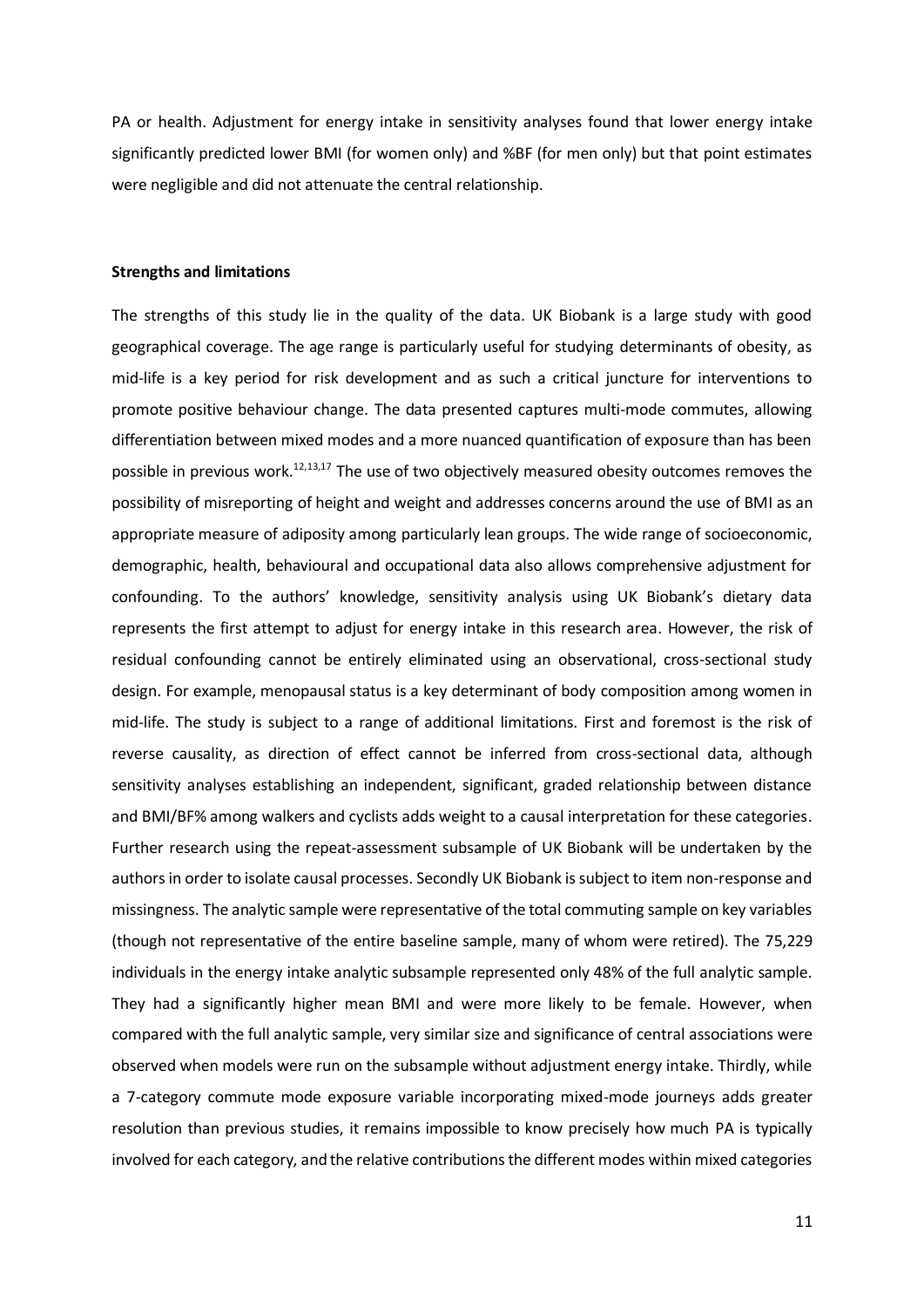make to overall journey distance. Further research using UK Biobank's accelerometry subsample would allow this to be more precisely quantified. The use of self-reported mode introduces further limitations including the possibility of bias and unknown validity or reliability. Relatedly, the extent to which multivariate modelling minimises residual confounding is dependent on the quality of the covariates, which were largely self-reported and non-validated. The sensitivity analysis adjusting for energy intake also has limitations. While useful for estimating population-level energy intake, 24-hour dietary recall questionnaires are less reliable assessments of typical individual intakes, owing to high intra-person variation in daily diet. Much of the dietary data collection was via online questionnaires and not coterminous with the assessment centre. Self-reported food consumption is also subject to recall and courtesy bias, typically resulting in underestimation of energy intake.<sup>26</sup> Finally, while uniquely large and comprehensive, UK Biobank is not representative of the UK population and may therefore be subject to selection bias. However the sample is sufficiently large and heterogeneous for the results to be considered generalisable. $^{28}$ 

#### **Conclusions and implications**

There is a clear consensus that obesity leads to poor health outcomes and increased risk of premature mortality. Strategies to address obesity must target both sides of the energy balance equation and create environments which support a healthy lifestyle. Populations are increasingly sedentary and there are fewer opportunities for routine physical activity. These findings suggest that in mid-life, a key life-stage for the development of obesity, policies which enable and encourage active commuting could have a beneficial effect on the population prevalence of obesity. The findings support NHS guidelines which recommend breaking up sedentary time with light PA, in addition to undertaking frequent moderate PA.<sup>29</sup> Further research using longitudinal data and quasi-experimental study designs are a priority, in order to understand causal pathways and processes.

### **Acknowledgements**

**Funding:** UK Medical Research Council Strategic Skills Postdoctoral Fellowship in Population Health, awarded to Ellen Flint. Steven Cummins is supported by a National Institute of Health Research Senior Fellowship. **Data:** This research has been conducted using the UK Biobank Resource

**Author contributions:** EF and SC conceived of the study. EF undertook the analysis. EF and SC interpreted the findings. EF drafted the manuscript and SC commented on the draft and contributed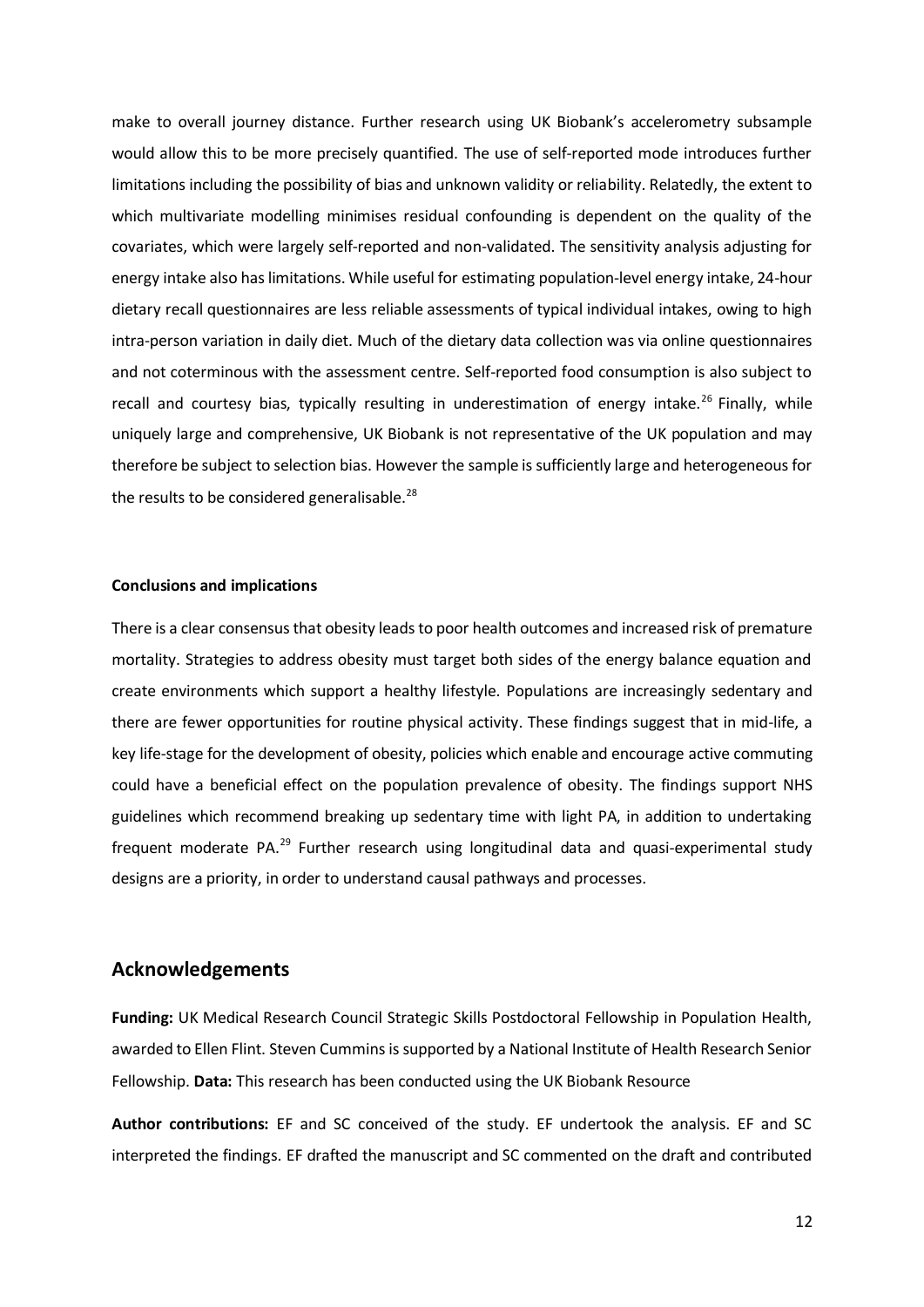to redrafting. EF produced the final draft and acted as the corresponding author. **Ethical approval:** UK Biobank has approval from the North West Multi-centre Research Ethics Committee (MREC), the Patient Information Advisory Group (PIAG) and the Community Health Index Advisory Group (CHIAG). **Competing interests:** There are no competing interests.

# **References**

- 1. World Health Organization (2010). Global Recommendations on Physical Activity for Health.
- 2. World Health Organisation (2015). Obesity and Overweight. Fact sheet 311 (updated January 2015). Accessed 25/08/15: http://www.who.int/mediacentre/factsheets/fs311/en/
- 3. UK Health and Social Care Information Centre (HSCIC) (2015). Statistics on Obesity, Physical Activity and Diet: England 2015.
- 4. Goodman A. Walking, Cycling and Driving to Work in the English and Welsh 2011 Census: Trends, Socio-Economic Patterning and Relevance to Travel Behaviour in General. *PLoS One* 2013;8(8)
- 5. Yang L, Panter J, Griffin SJ, Ogilvie D. Associations between active commuting and physical activity in working adults: Cross-sectional results from the Commuting and Health in Cambridge study. Prev Med 2012; 55: 453-457
- 6. Donaire-Gonzalez D, de Nazelle A, Cole-Hunter T, et al. The Added Benefit of Bicycle Commuting on the Regular Amount of Physical Activity Performed. Am J Prev Med 2015. Available online 27 July 2015
- 7. Sahlqvist S, Song Y, Ogilvie D. Is active travel associated with greater physical activity? The contribution of commuting and non-commuting active travel to total physical activity in adults, Prev Med 2012; 55: 206-211
- 8. Audrey S, Procter S, Cooper AR. The contribution of walking to work to adult physical activity levels: a cross sectional study. Int J Behav Nutr Phys Act 2014; 11: 37 doi:10.1186/1479-5868-11-37
- 9. National Institute for Clinical Excellence. Walking and cycling: local measures to promote walking and cycling as forms of travel or recreation. NICE public health guidance 2012: 41.
- 10. HSE 2013: Vol 1, Chapter 10: Adult Anthropometric Measures, Overweight And Obesity. <http://www.hscic.gov.uk/catalogue/PUB16076/HSE2013-Ch10-Adult-anth-meas.pdf> (Accessed 02/11/2015)
- 11. HSE 2012: Vol 1, Chapter 2: Physical Activity In Adults. <http://www.hscic.gov.uk/catalogue/PUB13218/HSE2012-Ch2-Phys-act-adults.pdf> (Accessed 02/11/2015)
- 12. Laverty AA, Mindell JS, Webb EA, Millett C. Active Travel to Work and Cardiovascular Risk Factors in the United Kingdom. Am J Prev Med 2013; 45: 282-288
- 13. Flint E, Cummins S, Sacker A. Associations between active commuting, body fat, and body mass index: population based, cross sectional study in the United Kingdom. BMJ 2014; 349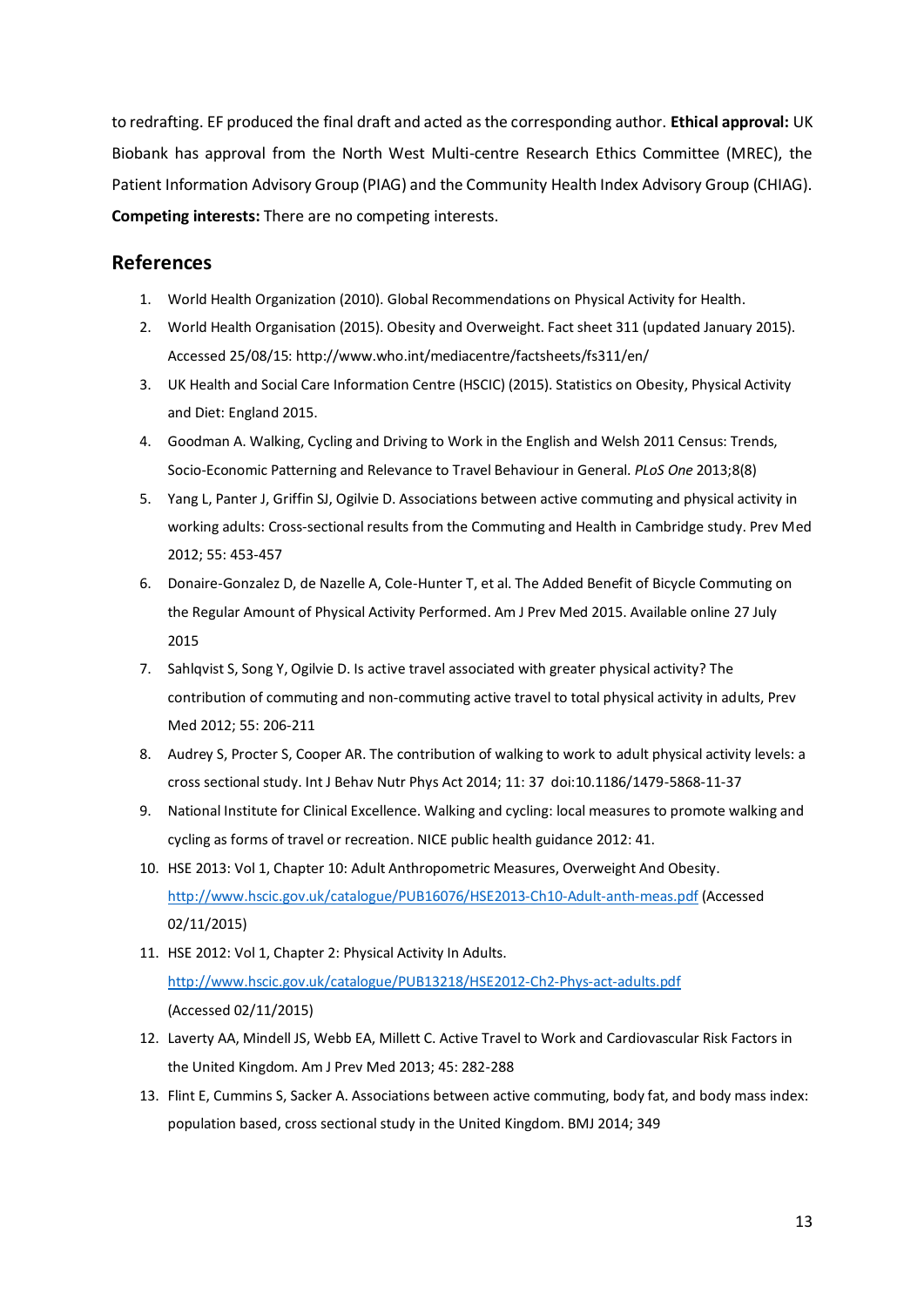- 14. Laverty AA, Palladino R, Lee JT, Millett C. Associations between active travel and weight, blood pressure and diabetes in six middle income countries: a cross-sectional study in older adults Int J Behav Nutr Phys Act 2015; 12: 65 DOI 10.1186/s12966-015-0223-3
- 15. Millett C, Agrawal S, Sullivan R, et al. Associations between Active Travel to Work and Overweight, Hypertension, and Diabetes in India: A Cross-Sectional Study. PLoS Med 2013; 10: e1001459.
- 16. Humphreys DK, Goodman A, Ogilvie D. Associations between active commuting and physical and mental wellbeing. Prev Med 2013; 57: 135-139
- 17. Martin A, Panter J, Suhrcke M, Ogilvie D. Impact of changes in mode of travel to work on changes in body mass index: evidence from the British Household Panel Survey. J Epidemiol Community Health. Available online 7 May 2015.
- 18. Rissel C, Curac N, Greenaway M, Bauman A. Physical Activity Associated with Public Transport Use—A Review and Modelling of Potential Benefits. Int J Environ Res Public Health 2012; 9: 2454-2478.
- 19. Besser LM, Dannenberg AL. Walking to Public Transit: Steps to Help Meet Physical Activity Recommendations, Am J Prev Med 2005; 29: 273-280
- 20. MacDonald JM, Stokes RJ, Cohen DA, Kofner A, Ridgeway GK. The Effect of Light Rail Transit on Body Mass Index and Physical Activity. Am J Prev Med 2012; 39: 105-112
- 21. Edwards RD. Public transit, obesity, and medical costs: Assessing the magnitudes. Prev Med 2008; 46: 14-21
- 22. UK Biobank. Protocol for a large-scale prospective epidemiological resource. 2010 [21 March 2014]; Available from: [http://www.ukbiobank.ac.uk/wp-content/uploads/2011/11/UK-Biobank-Protocol.pdf.](http://www.ukbiobank.ac.uk/wp-content/uploads/2011/11/UK-Biobank-Protocol.pdf)
- 23. UK Biobank Ethics and Governance Framework Version 3.0 (October 2007) Accessed on 21/08/2015: [http://www.ukbiobank.ac.uk/wp](http://www.ukbiobank.ac.uk/wp-content/uploads/2011/05/EGF20082.pdf?phpMyAdmin=trmKQlYdjjnQIgJ%2CfAzikMhEnx6)[content/uploads/2011/05/EGF20082.pdf?phpMyAdmin=trmKQlYdjjnQIgJ%2CfAzikMhEnx6](http://www.ukbiobank.ac.uk/wp-content/uploads/2011/05/EGF20082.pdf?phpMyAdmin=trmKQlYdjjnQIgJ%2CfAzikMhEnx6)
- 24. Jebb SA, Cole TJ, Doman D et al. Evaluation of the novel Tanita body-fat analyser to measure body composition by comparison with a four-compartment model. Brit Jf Nutr 2000; 83: 115-122.
- 25. UK Biobank. 24-hour dietary recall questionnaire Version 1.1, 16 October 2012. <http://biobank.ctsu.ox.ac.uk/crystal/docs/DietWebQ.pdf> (accessed 02/07/15)
- 26. Liu B, Young H, Crowe FL, et al. Development and evaluation of the Oxford WebQ, a lowcost, webbased method for assessment of previous 24 h dietary intakes in large-scale prospective studies. Public Health Nutrition 2011; 41: 1998-2005
- 27. StataCorp. 2015. *Stata Statistical Software: Release 14*. College Station, TX: StataCorp LP.
- 28. Collins, R. What makes the UK Biobank special?. Lancet 2012; 379: 1173–1174
- 29. NHS Choices. Physical Activity Guidelines for Adults. <http://www.nhs.uk/Livewell/fitness/Pages/physical-activity-guidelines-for-adults.aspx> (accessed 26/01/16)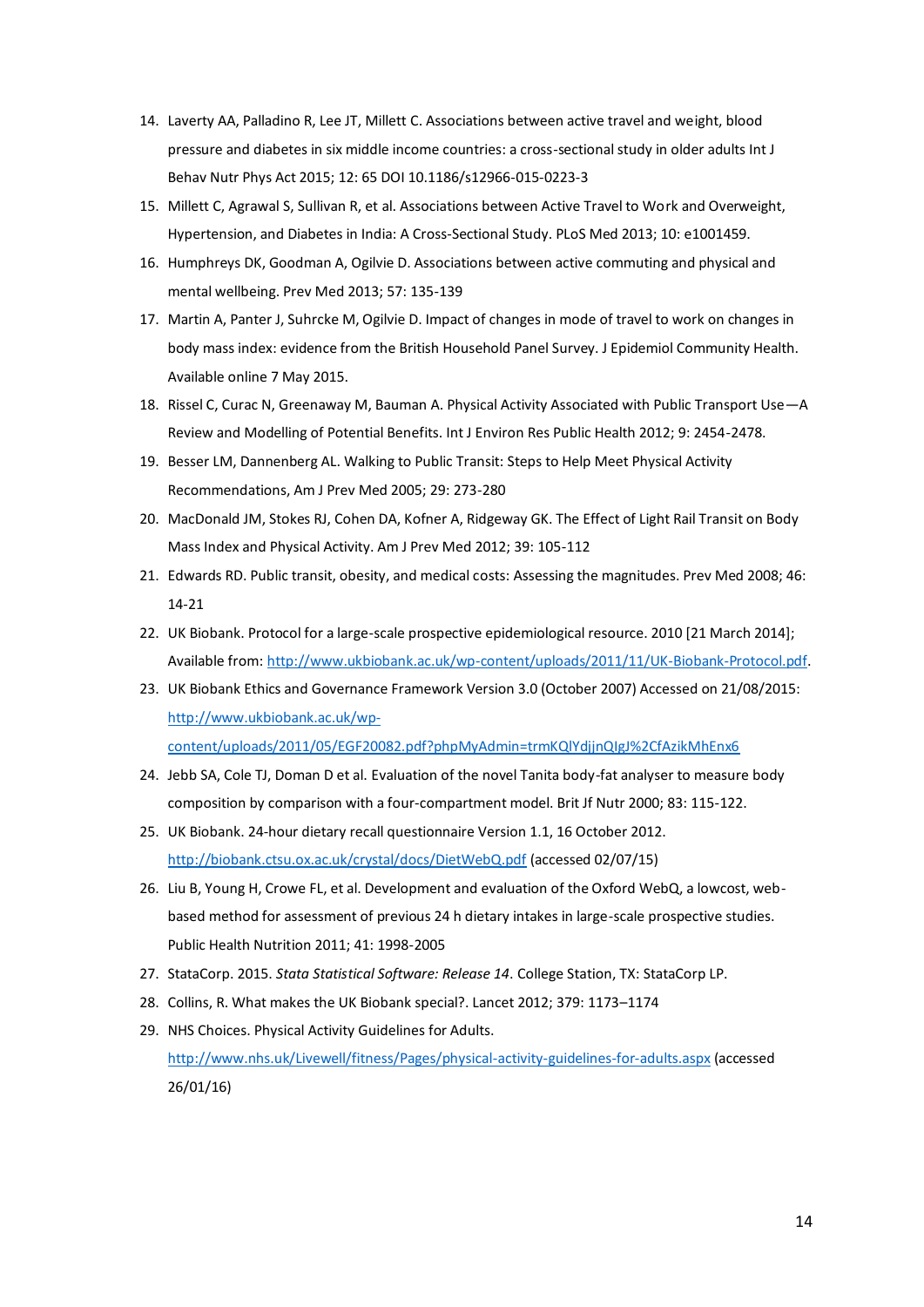| Variable                                             | Men (n= 72,888) | Women (n=83,667) |
|------------------------------------------------------|-----------------|------------------|
|                                                      |                 | Mean (SD)        |
| <b>Body Mass Index</b>                               | 27.5(3.9)       | 26.4(4.8)        |
| Percentage Body Fat*                                 | 24.3 (5.5)      | 35.4(6.8)        |
| Age in years                                         | 52.9 (7.2)      | 52.0(6.6)        |
| Days per week of moderate leisure physical activity  | 3.5(2.3)        | 3.5(2.3)         |
|                                                      |                 | Frequency (%)    |
| <b>Commuting mode: Car only</b>                      | 46,590 (64.0)   | 51,127(61.1)     |
| Car & public transport                               | 4,602(6.3)      | 5,212(6.2)       |
| Public transport only                                | 5,136(7.0)      | 7,303(8.7)       |
| Car & PT/AT                                          | 7,995 (11.0)    | 9,276 (11.1)     |
| PT & AT                                              | 3,403(4.7)      | 3,558(4.3)       |
| Walking only                                         | 2,581(3.5)      | 5,548 (6.6)      |
| Cycle only or cycle & walk                           | 2,581(3.6)      | 1,643(2.0)       |
| Urban residential area                               | 62,143 (85.3)   | 71,731 (85.7)    |
| Urban/rural fringe                                   | 5,220(7.2)      | 5,931(7.1)       |
| Rural residential area                               | 5,525 (7.6)     | 6,005(7.2)       |
| <b>Ethnicity: White British</b>                      | 65,607 (90.1)   | 74,523 (89.1)    |
| Irish/Other white ethnicity                          | 4,292 (5.9)     | 5,752(6.9)       |
| South Asian                                          | 990 (1.4)       | 721 (0.9)        |
| <b>Black Caribbean</b>                               | 297(0.4)        | 714 (0.9)        |
| <b>Black African</b>                                 | 448 (0.6)       | 386 (0.5)        |
| Chinese                                              | 141(0.2)        | 226(0.3)         |
| Mixed ethnicity                                      | 363 (0.5)       | 563(0.7)         |
| Other ethnicity                                      | 750 (1.0)       | 782 (0.9)        |
| Gross annual household income <£18,000               | 4,599 (6.3)     | 9,187(11.0)      |
| £18,000-£30,999                                      | 13,233 (18.2)   | 18,613 (22.3)    |
| £31,000-£51,999                                      | 23,119 (31.7)   | 26,867 (32.1)    |
| £52,000-£100,000                                     | 24,580 (33.7)   | 23,491 (28.1)    |
| >E100,000                                            | 7,357 (10.1)    | 5,509(6.6)       |
| Townsend quintile 1                                  | 16,062 (22.0)   | 17,149 (20.5)    |
| Townsend quintile 2                                  | 15,341 (21.1)   | 17,150 (20.5)    |
| Townsend quintile 3                                  | 14,870 (20.4)   | 17,371 (20.8)    |
| Townsend quintile 4                                  | 14,595 (20.0)   | 17,562 (21.0)    |
| Townsend quintile 5                                  | 12,020 (16.5)   | 14,435 (17.3)    |
| Highest educational qualification: University degree | 31,236 (42.9)   | 35,547 (42.5)    |
| A levels/AS levels                                   | 8,569 (11.8)    | 11,638 (13.9)    |
| O levels/GCSEs                                       | 13,811 (19.0)   | 18,893 (22.6)    |
| CSEs or equivalent                                   | 4,642(6.4)      | 5,020(6.0)       |
| NVQ or HND or HNC                                    | 6,081(8.4)      | 3,535(4.2)       |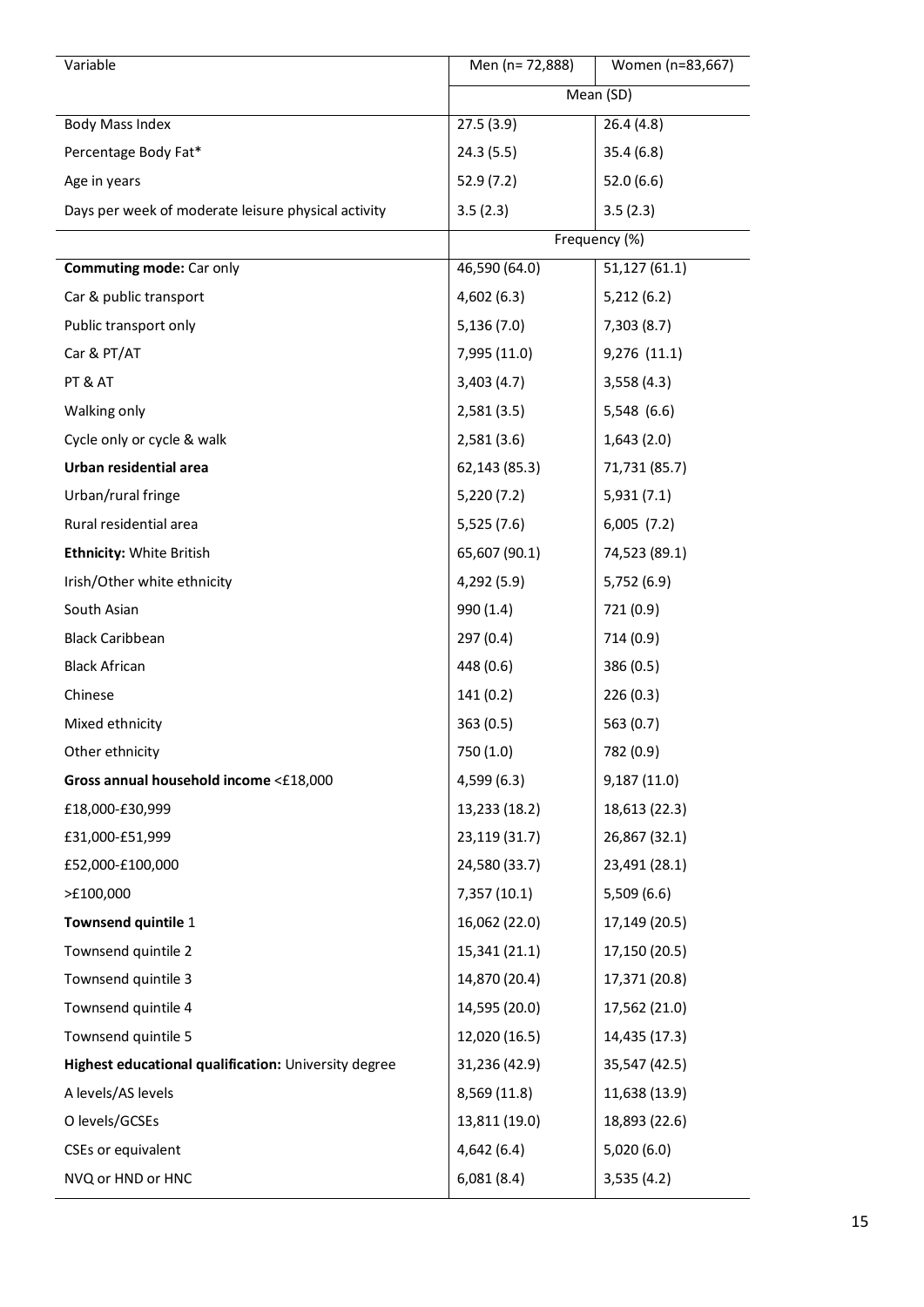| Professional qualifications                  | 2,509(3.4)    | 4,027(4.8)    |
|----------------------------------------------|---------------|---------------|
| No formal qualifications                     | 6,040(8.3)    | 5,007(6.0)    |
| Alcohol daily/almost daily                   | 18,092 (24.8) | 13,482 (16.1) |
| Alcohol 3-4 times a week                     | 21,453 (29.4) | 20,606 (24.6) |
| Alcohol 1-2 times a week                     | 19,911 (27.3) | 23,667 (28.3) |
| Alcohol 1-3 times a month                    | 6,447(8.9)    | 11,386 (13.6) |
| Alcohol on special occasions only            | 3,871(5.3)    | 9,685(11.6)   |
| Never consumed alcohol                       | 3,114(4.3)    | 4,841 (5.8)   |
| Never smoked                                 | 40,601 (55.7) | 51,809 (62.0) |
| Previous smoker                              | 24,720 (33.9) | 25,237 (30.1) |
| Current smoker                               | 7,567 (10.4)  | 6,621 (7.90)  |
| No non-work active travel                    | 34,574 (47.4) | 38,374 (45.9) |
| Does non-work active travel                  | 38,314 (52.6) | 45,293 (54.1) |
| Walked for pleasure once a month             | 7,038(9.7)    | 8,123(9.7)    |
| Walked for pleasure 2-3 times a month        | 23,631 (32.5) | 28,141 (33.7) |
| Walked for pleasure once a week              | 14,485 (20.0) | 15,468 (18.5) |
| Walked for pleasure 2-3 times a week         | 14,691 (20.1) | 16,494 (19.7) |
| Walked for pleasure 4-5 times a week         | 6,425(8.8)    | 7,306(8.7)    |
| Walked for pleasure every day                | 6,618(9.0)    | 8,135(9.7)    |
| Job never/rarely involves standing/walking   | 25,474 (35.0) | 31,605 (37.8) |
| Job sometimes involves standing/walking      | 24,124 (33.1) | 25,549 (30.5) |
| Job usually involves standing/walking        | 10,828 (14.9) | 12,104 (14.5) |
| Job always involves standing/walking         | 12,462 (17.1) | 14,409 (17.2) |
| Job never/rarely manual                      | 46,659 (64.0) | 60,381 (72.2) |
| Job sometimes manual                         | 15,471 (21.2) | 16,154 (19.3) |
| Job usually manual                           | 5,608(7.7)    | 3,751(4.5)    |
| Job always manual                            | 5,150(7.1)    | 3,381(4.0)    |
| Never/rarely works shifts                    | 59,741 (82.0) | 71,887 (86.0) |
| Sometimes works shifts                       | 5,664(7.8)    | 5,172(6.2)    |
| Usually works shifts                         | 1,551(2.1)    | 1,512(1.8)    |
| Always works shifts                          | 5,932(8.1)    | 5,096(6.1)    |
| Excellent/good/fair self-rated health        | 71,627 (98.3) | 82,597 (98.7) |
| Poor self-rated health                       | 1,261(1.7)    | 1,070(1.3)    |
| No limiting longstanding illness/disability  | 54,111 (74.2) | 65,753 (78.6) |
| Has limiting longstanding illness/disability | 18,777 (25.8) | 17,914 (21.4) |

**Table 1: Distribution of outcome variables, commuting exposure variable and hypothesised confounding covariates in the BMI analytic sample.** \* % body fat observations in the BMI analytic sample: 72,108 for men; 82,774 for women.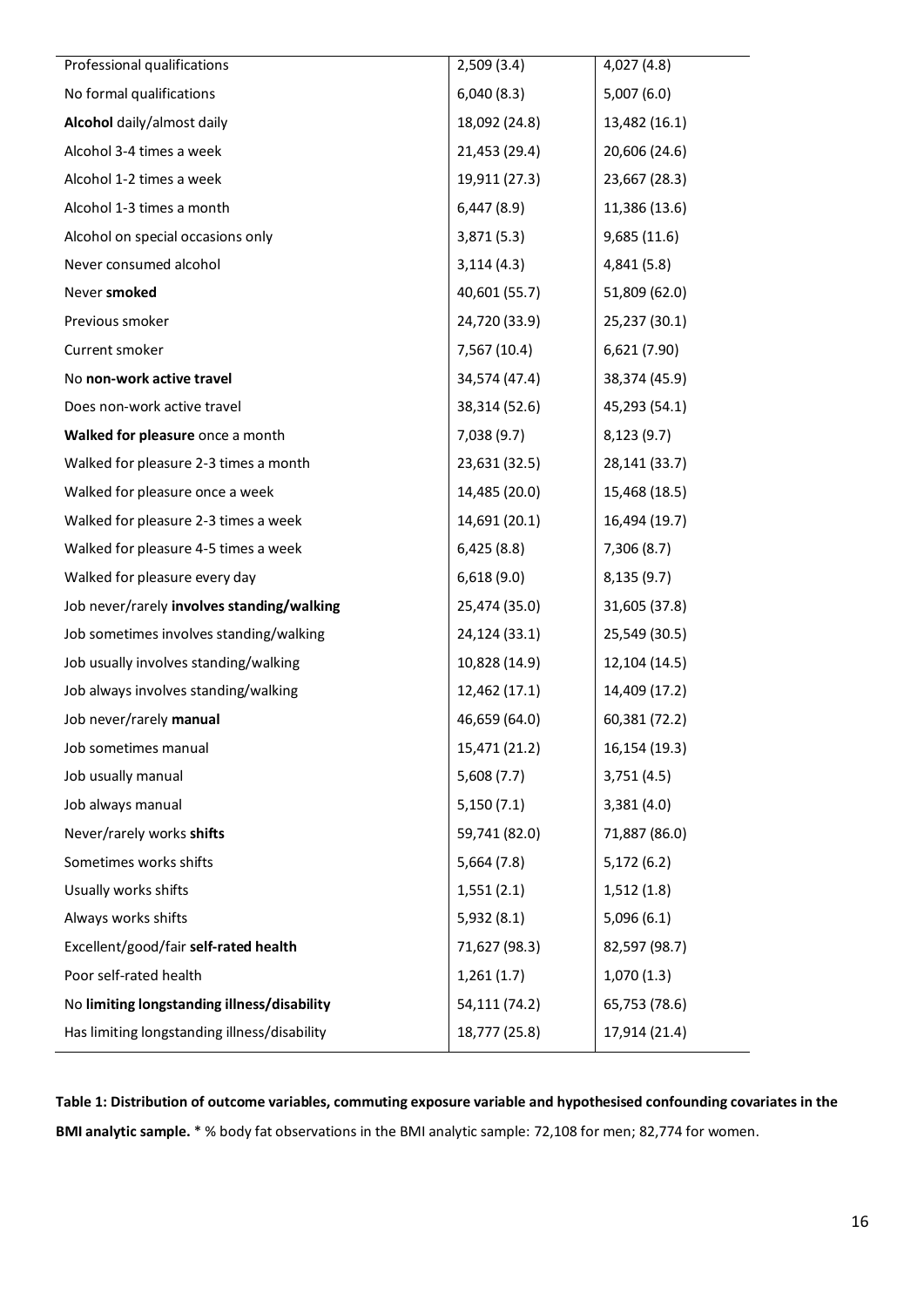

**Figure 1:** Graph showing association between commuting mode and BMI, adjusted for age, days per week of moderate leisure PA, urban/rural area, ethnicity, household income quintiles, Townsend area deprivation quintiles, highest educational qualification, alcohol intake, smoking status, non-work active travel, walking for pleasure, job involves standing/walking, manual job, shift work, self-rated health, limiting longstanding illness.



**Figure 2:** Graph showing association between commute mode and percentage body fat, adjusted for age, days per week of moderate leisure PA, urban/rural area, ethnicity, household income quintiles, Townsend area deprivation quintiles, highest educational qualification, alcohol intake, smoking status, non-work active travel, walking for pleasure, job involves standing/walking, manual job, shift work, self-rated health, limiting longstanding illness.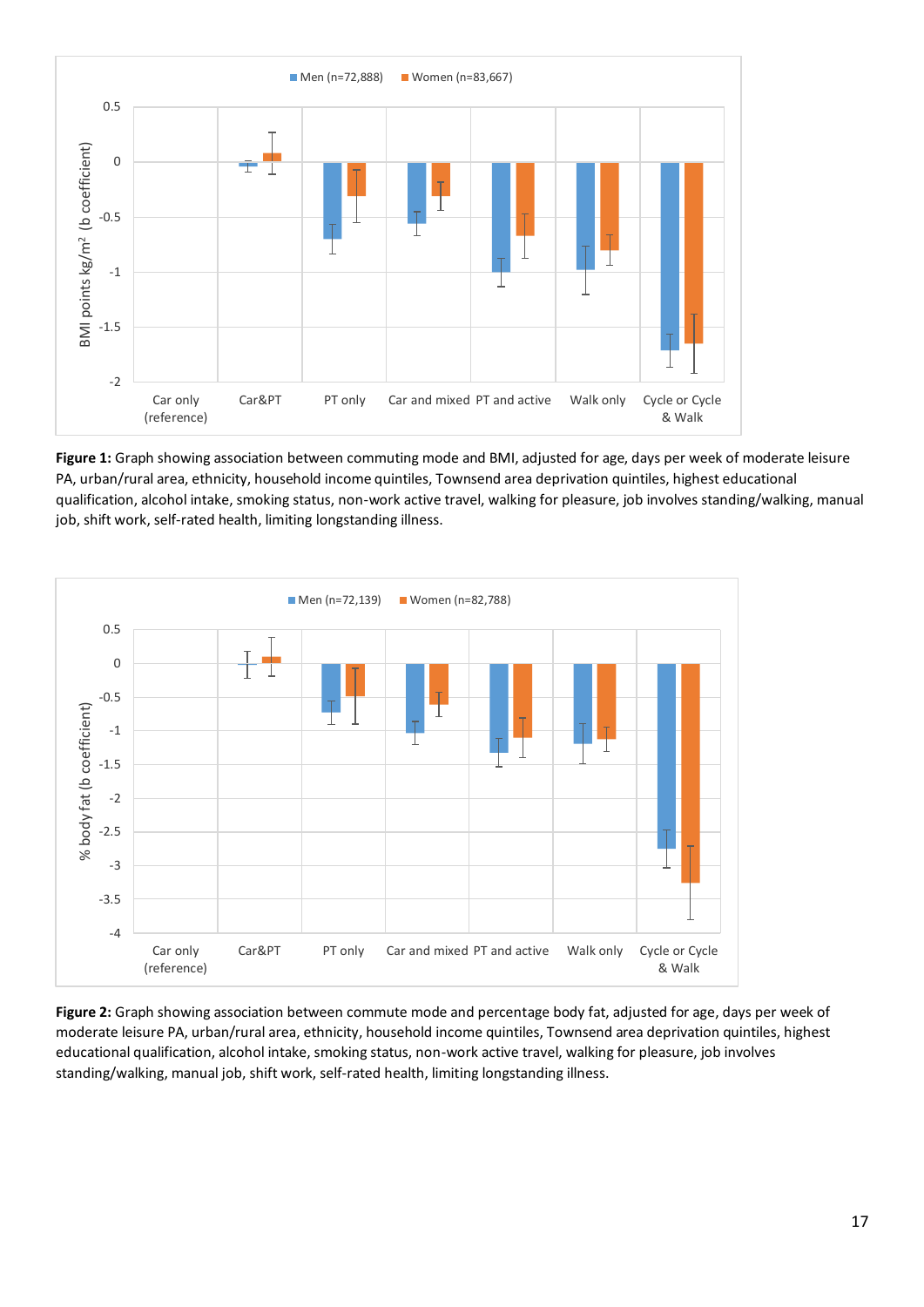| Men (n= 72,888)                        | Model 0                       |          | Model 1                       |          | Model 2                       |          |
|----------------------------------------|-------------------------------|----------|-------------------------------|----------|-------------------------------|----------|
|                                        | b (95% CI)                    | p-value  | b (95% CI)                    | p-value  | b (95% CI)                    | p-value  |
| Car only                               | $\Omega$                      |          | $\Omega$                      |          | $\Omega$                      |          |
| Car & public transport                 | $-0.21$ $(-0.34, -0.07)$      | 0.0050   | $-0.06$ $(-0.19, 0.08)$       | 0.39     | $-0.04$ $(-0.19, 0.01)$       | 0.54     |
| Public transport only                  | $-0.82$ ( $-0.97$ , $-0.67$ ) | < 0.0001 | $-0.77$ $(-0.90, -0.63)$      | < 0.0001 | $-0.70$ $(-0.83, -0.57)$      | < 0.0001 |
| Car & PT/AT                            | $-0.86$ ( $-0.98$ , $-0.73$ ) | < 0.0001 | $-0.72$ $(-0.83, -0.60)$      | < 0.0001 | $-0.56$ ( $-0.68$ , $-0.45$ ) | < 0.0001 |
| PT & AT                                | $-1.42$ ( $-1.54$ , $-1.30$ ) | < 0.0001 | $-1.24$ $(-1.37, -1.12)$      | < 0.0001 | $-1.00(-1.14, -0.87)$         | < 0.0001 |
| Walking only                           | $-1.17$ $(-1.40, -0.95)$      | < 0.0001 | $-1.15$ ( $-1.38$ , $-0.93$ ) | < 0.0001 | $-0.98$ ( $-1.20$ , $-0.76$ ) | < 0.0001 |
| Cycle only or cycle & walk             | $-2.35$ $(-2.50, -2.20)$      | < 0.0001 | $-2.22$ ( $-2.37$ , $-2.08$ ) | < 0.0001 | $-1.71$ $(-1.86, -1.56)$      | < 0.0001 |
| Urban residential area                 |                               |          | 0                             |          | 0                             |          |
| Urban-rural fringe                     |                               |          | $-0.05$ $(-0.20, 0.11)$       | 0.54     | $-0.04$ $(-0.18, 0.10)$       | 0.59     |
| Rural residential area                 |                               |          | $-0.23$ ( $-0.38$ , $-0.09$ ) | 0.0031   | $-0.18$ $(-0.33, -0.03)$      | 0.020    |
| Age in years                           |                               |          | 0.01(0.00, 0.01)              | 0.0026   | $0.00$ (-0.00, 0.01)          | 0.27     |
| Ethnicity: White British               |                               |          | $\Omega$                      |          | $\Omega$                      |          |
| Irish/Other white ethnicity            |                               |          | $0.07$ (-0.07, 0.21)          | 0.31     | $-0.01$ $(-0.15, 0.12)$       | 0.84     |
| South Asian                            |                               |          | $-0.62$ ( $-0.80$ , $-0.44$ ) | < 0.0001 | $-0.73$ $(-0.91, -0.54)$      | < 0.0001 |
| <b>Black Caribbean</b>                 |                               |          | 0.95(0.10, 1.81)              | 0.031    | 0.89(0.07, 1.72)              | 0.036    |
| <b>Black African</b>                   |                               |          | 0.95(0.54, 1.37)              | 0.00010  | 0.77(0.33, 1.20)              | 0.0017   |
| Chinese                                |                               |          | $-1.90$ ( $-2.56$ , $-1.24$ ) | < 0.0001 | $-2.02$ ( $-2.60$ , $-1.44$ ) | < 0.0001 |
| Mixed ethnicity                        |                               |          | $-0.13$ $(-0.46, 0.20)$       | 0.42     | $-0.18$ $(-0.52, 0.16)$       | 0.28     |
| Other ethnicity                        |                               |          | $0.22$ (-0.08, 0.52)          | 0.14     | $0.01$ (-0.26, 0.28)          | 0.93     |
| <£18,000 gross annual household income |                               |          | $\Omega$                      |          | $\Omega$                      |          |
| £18,000-£30,999                        |                               |          | 0.31(0.16, 0.46)              | 0.00040  | 0.31(0.16, 0.46)              | 0.00040  |
| £31,000-£51,999                        |                               |          | 0.43(0.28, 0.59)              | < 0.0001 | 0.44(0.29, 0.59)              | < 0.0001 |
| £52,000-£100,000                       |                               |          | 0.56(0.42, 0.70)              | < 0.0001 | $0.62$ (0.49, 0.75)           | < 0.0001 |
| >E100,000                              |                               |          | 0.58(0.35, 0.82)              | < 0.0001 | 0.74(0.53, 0.95)              | < 0.0001 |

Outcome: **BMI**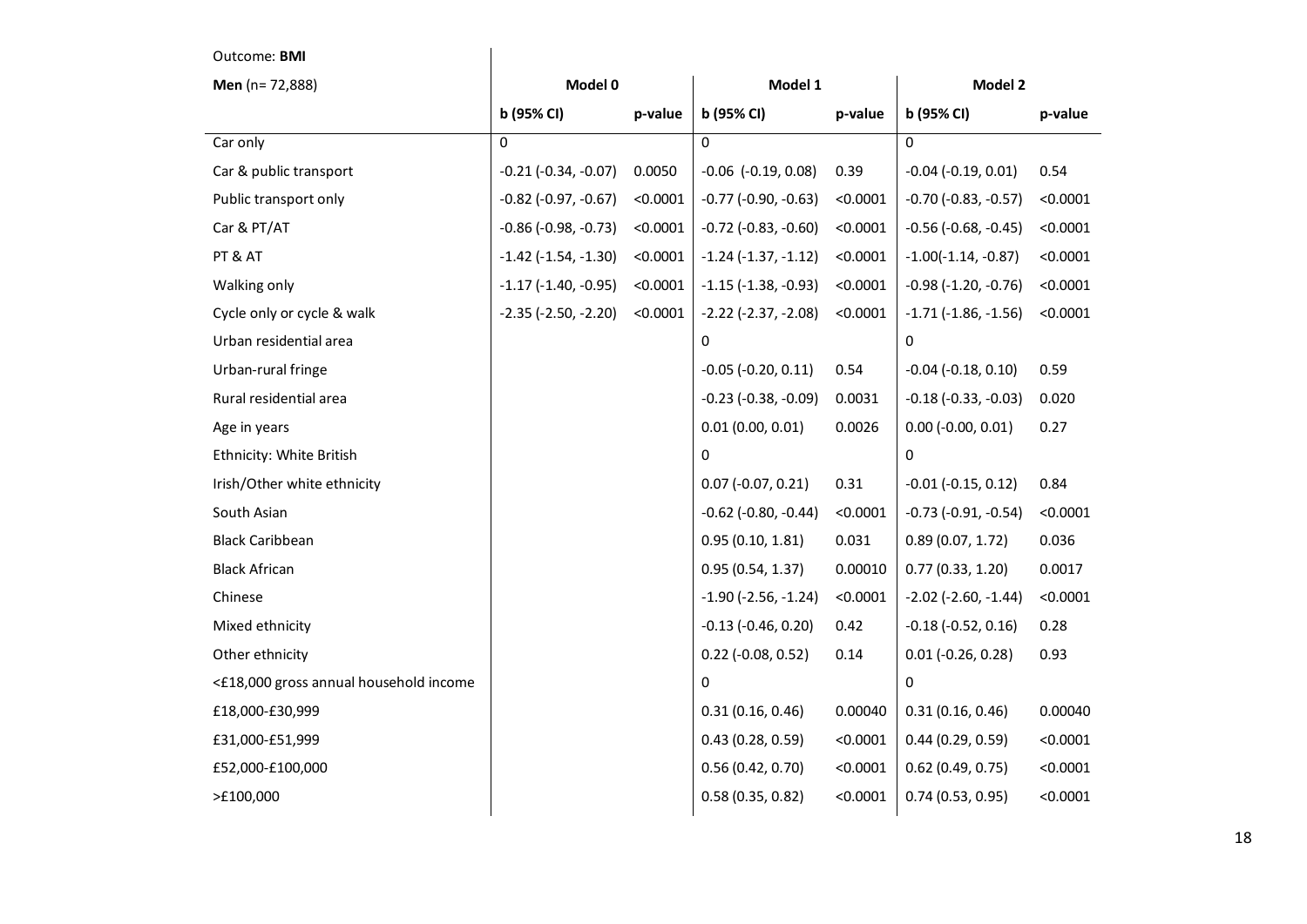| Townsend quintile 1                   | 0                    |          | 0                        |          |
|---------------------------------------|----------------------|----------|--------------------------|----------|
| Townsend quintile 2                   | $0.05$ (-0.02, 0.12) | 0.19     | $0.05$ (-0.03, 0.13)     | 0.22     |
| Townsend quintile 3                   | 0.23(0.15, 0.32)     | < 0.0001 | 0.22(0.13, 0.30)         | 0.00010  |
| Townsend quintile 4                   | 0.29(0.15, 0.42)     | 0.00030  | 0.26(0.12, 0.39)         | 0.00090  |
| Townsend quintile 5                   | 0.49(0.25, 0.73)     | 0.00050  | 0.41(0.17, 0.65)         | 0.0017   |
| University degree                     | 0                    |          | 0                        |          |
| A levels/AS levels                    | 0.59(0.48, 0.70)     | < 0.0001 | 0.49(0.37, 0.60)         | < 0.0001 |
| O levels/GCSEs                        | 0.97(0.86, 1.09)     | < 0.0001 | 0.83(0.72, 0.93)         | < 0.0001 |
| CSEs or equivalent                    | 1.18(1.04, 1.33)     | < 0.0001 | 1.05(0.91, 1.19)         | < 0.0001 |
| NVQ or HND or HNC                     | 1.04(0.89, 1.18)     | < 0.0001 | 0.89(0.74, 1.05)         | < 0.0001 |
| Professional qualifications           | 0.85(0.69, 1.02)     | < 0.0001 | 0.73(0.57, 0.89)         | < 0.0001 |
| No formal qualifications              | 1.23(1.02, 1.43)     | < 0.0001 | 1.08(0.88, 1.28)         | < 0.0001 |
| Alcohol daily/almost daily            |                      |          | 0                        |          |
| Alcohol 3-4 times a week              |                      |          | 0.21(0.13, 0.30)         | < 0.0001 |
| Alcohol 1-2 times a week              |                      |          | 0.48(0.38, 0.58)         | < 0.0001 |
| Alcohol 1-3 times a month             |                      |          | 0.72(0.62, 0.82)         | < 0.0001 |
| Alcohol on special occasions only     |                      |          | 0.59(0.43, 0.75)         | < 0.0001 |
| Never consumed alcohol                |                      |          | 0.30(0.15, 0.46)         | 0.00060  |
| Never smoked                          |                      |          | 0                        |          |
| Previous smoker                       |                      |          | 0.68(0.61, 0.75)         | < 0.0001 |
| Current smoker                        |                      |          | $-0.15$ $(-0.33, 0.02)$  | 0.077    |
| Days per week of moderate leisure PA  |                      |          | $-0.13$ $(-0.14, -0.12)$ | < 0.0001 |
| No non-work active travel             |                      |          | 0                        |          |
| Does non-work active travel           |                      |          | $-0.31$ $(-0.37, -0.26)$ | < 0.0001 |
| Walked for pleasure once a month      |                      |          | $\Omega$                 |          |
| Walked for pleasure 2-3 times a month |                      |          | 0.27(0.17, 0.37)         | < 0.0001 |
| Walked for pleasure once a week       |                      |          | 0.17(0.07, 0.27)         | 0.0017   |
|                                       |                      |          |                          |          |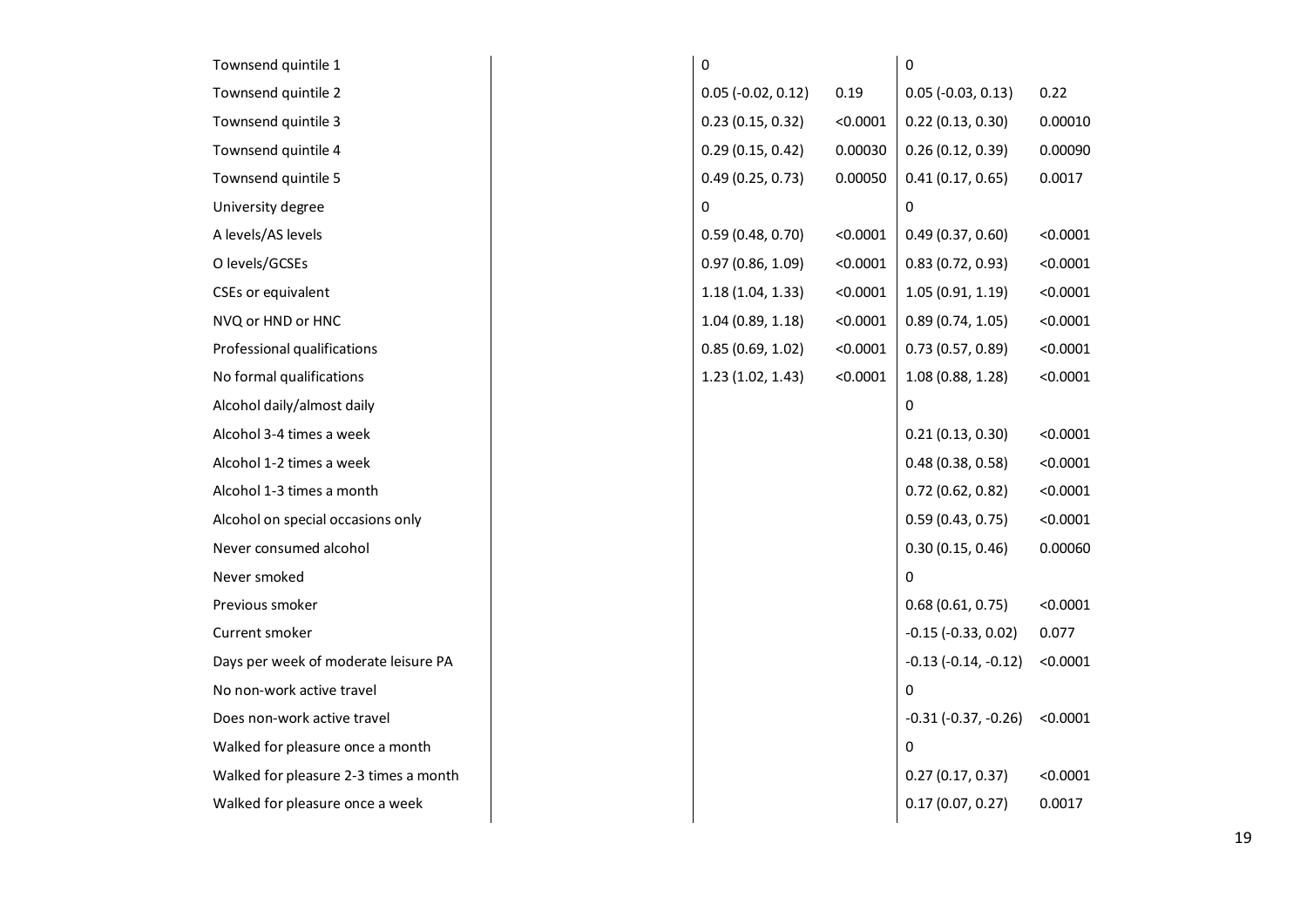| Walked for pleasure 2-3 times a week       | 0.27(0.14, 0.39)             | 0.00020  |
|--------------------------------------------|------------------------------|----------|
| Walked for pleasure 4-5 times a week       | 0.17(0.00, 0.34)             | 0.056    |
| Walked for pleasure every day              | 0.33(0.21, 0.45)             | < 0.0001 |
| Job never/rarely involves standing/walking | 0                            |          |
| Job sometimes involves standing/walking    | 0.23(0.14, 0.32)             | < 0.0001 |
| Job usually involves standing/walking      | $0.10$ (-0.06, 0.27)         | 0.20     |
| Job always involves standing/walking       | $-0.09$ ( $-0.22$ , $0.05$ ) | 0.20     |
| Job never/rarely manual                    | 0                            |          |
| Job sometimes manual                       | 0.23(0.13, 0.33)             | 0.00010  |
| Job usually manual                         | $0.10$ (-0.05, 0.24)         | 0.19     |
| Job always manual                          | $0.20$ (-0.02, 0.42)         | 0.067    |
| Never/rarely works shifts                  | 0                            |          |
| Sometimes works shifts                     | 0.56(0.4, 0.73)              | < 0.0001 |
| Usually works shifts                       | 0.41(0.13, 0.68)             | 0.0055   |
| Always works shifts                        | 0.56(0.42, 0.70)             | < 0.0001 |
| Excellent/good/fair self-rated health      | 0                            |          |
| Poor self-rated health                     | 2.38(2.13, 2.64)             | < 0.0001 |
| No longstanding limiting illness           | 0                            |          |
| Has longstanding limiting illness          | 0.78(0.72, 0.84)             | < 0.0001 |
|                                            |                              |          |

**Table 2a: Results of gender stratified series of nested multivariate linear regression models investigating the association between commuting mode (7 categories) and body mass index(kg/m<sup>2</sup> ) (males only). M0: bivariate association between commuting mode and BMI; M1: adjusting for demographic and socioeconomic covariates listed; M2: additionally adjusting for health, occupational and physical activity covariates listed.**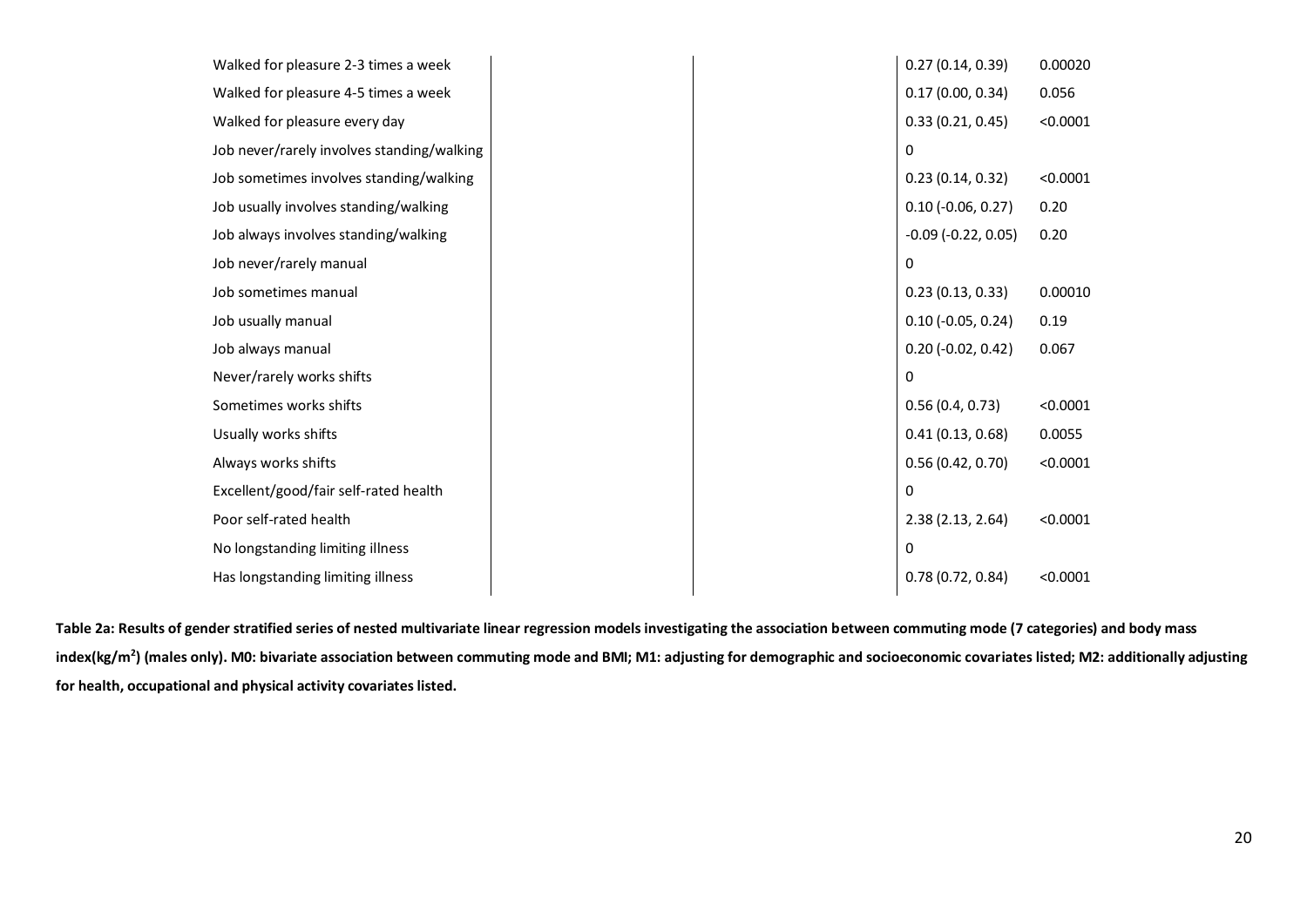### Outcome**: BMI**

| (Women, n=83,667)                      | Model 0                       | Model 1  |                               | Model 2  |                               |          |
|----------------------------------------|-------------------------------|----------|-------------------------------|----------|-------------------------------|----------|
|                                        | b (95% CI)                    | p-value  | b (95% CI)                    | p-value  | b (95% CI)                    | p-value  |
| Car only                               | $\Omega$                      |          | $\Omega$                      |          | $\Omega$                      |          |
| Car & public transport                 | $0.07$ (-0.13, 0.27)          | 0.49     | $0.00$ (-0.20, 0.20)          | 0.96     | $0.08 (-0.11, 0.27)$          | 0.40     |
| Public transport only                  | $0.13$ (-0.21, 0.48)          | 0.44     | $-0.41$ $(-0.67, -0.14)$      | 0.0049   | $-0.31$ $(-0.56, -0.07)$      | 0.016    |
| Car & PT/AT                            | $-0.53$ $(-0.72, -0.35)$      | < 0.0001 | $-0.56$ $(-0.71, -0.40)$      | < 0.0001 | $-0.31$ $(-0.45, -0.18)$      | 0.00010  |
| PT & AT                                | $-0.75$ ( $-1.05$ , $-0.45$ ) | < 0.0001 | $-0.95$ $(-1.17, -0.73)$      | < 0.0001 | $-0.67$ $(-0.86, -0.47)$      | < 0.0001 |
| Walking only                           | $-0.61$ ( $-0.79$ , $-0.42$ ) | < 0.0001 | $-1.08$ ( $-1.24$ , $-0.93$ ) | < 0.0001 | $-0.80$ ( $-0.94$ , $-0.66$ ) | < 0.0001 |
| Cycle only or cycle & walk             | $-2.41$ $(-2.66, -2.15)$      | < 0.0001 | $-2.40$ $(-2.68, -2.13)$      | < 0.0001 | $-1.65$ ( $-1.92$ , $-1.38$ ) | < 0.0001 |
| Urban residential area                 |                               |          | 0                             |          | 0                             |          |
| Urban/rural fringe                     |                               |          | $-0.15$ $(-0.32, 0.02)$       | 0.076    | $-0.12$ $(-0.27, 0.03)$       | 0.12     |
| Rural residential area                 |                               |          | $-0.42$ $(-0.53, -0.31)$      | < 0.0001 | $-0.30$ $(-0.40, -0.19)$      | < 0.0001 |
| Age in years                           |                               |          | 0.03(0.02, 0.03)              | < 0.0001 | 0.03(0.03, 0.04)              | < 0.0001 |
| Ethnicity: White British               |                               |          | 0                             |          | $\Omega$                      |          |
| Irish/Other white ethnicity            |                               |          | $-0.10$ $(-0.26, 0.05)$       | 0.19     | $-0.15$ $(-0.30, 0.00)$       | 0.055    |
| South Asian                            |                               |          | $0.03$ (-0.33, 0.39)          | 0.87     | $-0.40$ $(-0.74, -0.06)$      | 0.025    |
| <b>Black Caribbean</b>                 |                               |          | 2.35 (2.03, 2.68)             | < 0.0001 | 1.85(1.53, 2.17)              | < 0.0001 |
| <b>Black African</b>                   |                               |          | 3.80(3.14, 4.46)              | < 0.0001 | 3.09 (2.45, 3.73)             | < 0.0001 |
| Chinese                                |                               |          | $-2.95$ ( $-3.47$ , $-2.44$ ) | < 0.0001 | $-3.45$ ( $-3.98$ , $-2.91$ ) | < 0.0001 |
| Mixed ethnicity                        |                               |          | 0.54(0.15, 0.93)              | 0.0096   | $0.36$ (-0.04, 0.75)          | 0.077    |
| Other ethnicity                        |                               |          | $0.37(-0.03, 0.77)$           | 0.071    | $-0.07$ $(-0.48, 0.34)$       | 0.73     |
| <£18,000 gross annual household income |                               |          | 0                             |          | $\mathbf 0$                   |          |
| £18,000-£30,999                        |                               |          | $0.08$ (-0.09, 0.25)          | 0.35     | $0.17$ (-0.01, 0.35)          | 0.069    |
| £31,000-£51,999                        |                               |          | $-0.03$ $(-0.16, 0.09)$       | 0.59     | 0.15(0.02, 0.27)              | 0.022    |
| £52,000-£100,000                       |                               |          | $-0.30$ $(-0.45, -0.16)$      | 0.00040  | $0.01 (-0.14, 0.17)$          | 0.84     |
| >£100,000                              |                               |          | $-0.95$ ( $-1.16$ , $-0.74$ ) | < 0.0001 | $-0.45$ ( $-0.66$ , $-0.24$ ) | 0.00020  |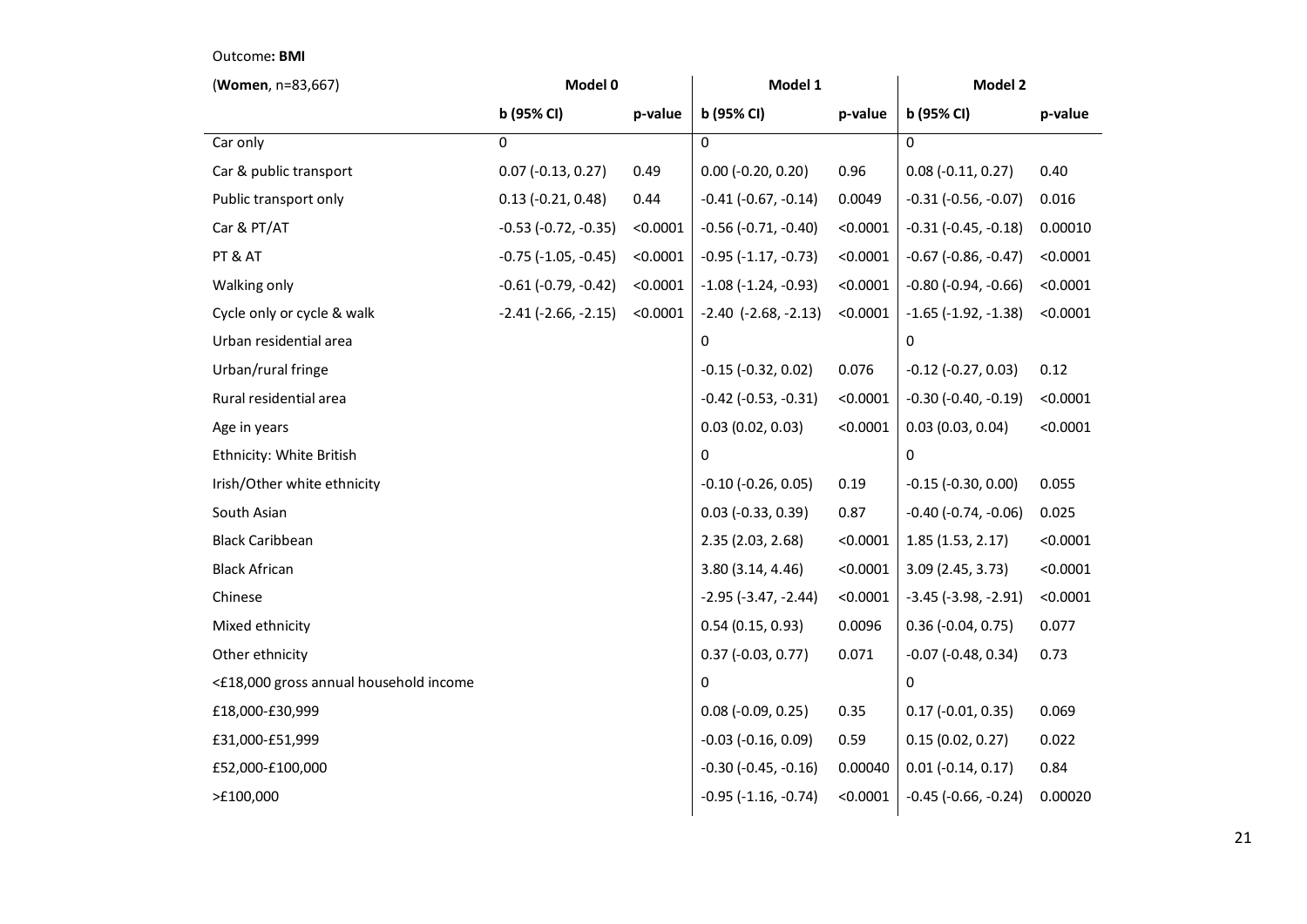| Townsend quintile 1                   | 0                |          | 0                        |          |
|---------------------------------------|------------------|----------|--------------------------|----------|
| Townsend quintile 2                   | 0.22(0.14, 0.31) | < 0.0001 | 0.19(0.11, 0.27)         | 0.00010  |
| Townsend quintile 3                   | 0.37(0.27, 0.48) | < 0.0001 | 0.33(0.24, 0.43)         | < 0.0001 |
| Townsend quintile 4                   | 0.60(0.42, 0.79) | < 0.0001 | 0.56(0.40, 0.71)         | < 0.0001 |
| Townsend quintile 5                   | 1.13(0.83, 1.44) | < 0.0001 | 1.01(0.77, 1.26)         | < 0.0001 |
| University degree                     | $\mathbf{0}$     |          | 0                        |          |
| A levels/AS levels                    | 0.48(0.33, 0.63) | < 0.0001 | 0.38(0.24, 0.52)         | < 0.0001 |
| O levels/GCSEs                        | 0.81(0.67, 0.95) | < 0.0001 | 0.68(0.56, 0.80)         | < 0.0001 |
| CSEs or equivalent                    | 1.21(1.02, 1.41) | < 0.0001 | 1.07(0.90, 1.24)         | < 0.0001 |
| NVQ or HND or HNC                     | 1.41(1.19, 1.64) | < 0.0001 | 1.18(0.97, 1.38)         | < 0.0001 |
| Professional qualifications           | 0.77(0.63, 0.91) | < 0.0001 | 0.51(0.35, 0.67)         | < 0.0001 |
| No formal qualifications              | 1.10(0.85, 1.35) | < 0.0001 | 0.96(0.73, 1.18)         | < 0.0001 |
| Alcohol daily/almost daily            |                  |          | 0                        |          |
| Alcohol 3-4 times a week              |                  |          | 0.35(0.27, 0.42)         | < 0.0001 |
| Alcohol 1-2 times a week              |                  |          | 0.89(0.77, 1.01)         | < 0.0001 |
| Alcohol 1-3 times a month             |                  |          | 1.55(1.40, 1.70)         | < 0.0001 |
| Alcohol on special occasions only     |                  |          | $1.98$ ((1.81, 2.14)     | < 0.0001 |
| Never consumed alcohol                |                  |          | 1.27(1.14, 1.39)         | < 0.0001 |
| Never smoked                          |                  |          | 0                        |          |
| Previous smoker                       |                  |          | 0.32(0.20, 0.43)         | < 0.0001 |
| Current smoker                        |                  |          | $-0.43$ $(-0.63, -0.24)$ | 0.00010  |
| Days per week of leisure PA           |                  |          | $-0.19$ $(-0.21, -0.18)$ | < 0.0001 |
| No non-work active travel             |                  |          | 0                        |          |
| Does non-work active travel           |                  |          | $-0.41$ $(-0.47, -0.35)$ | < 0.0001 |
| Walked for pleasure once a month      |                  |          | 0                        |          |
| Walked for pleasure 2-3 times a month |                  |          | 0.17(0.02, 0.32)         | 0.028    |
| Walked for pleasure once a week       |                  |          | $-0.01$ $(-0.14, 0.13)$  | 0.93     |
|                                       |                  |          |                          |          |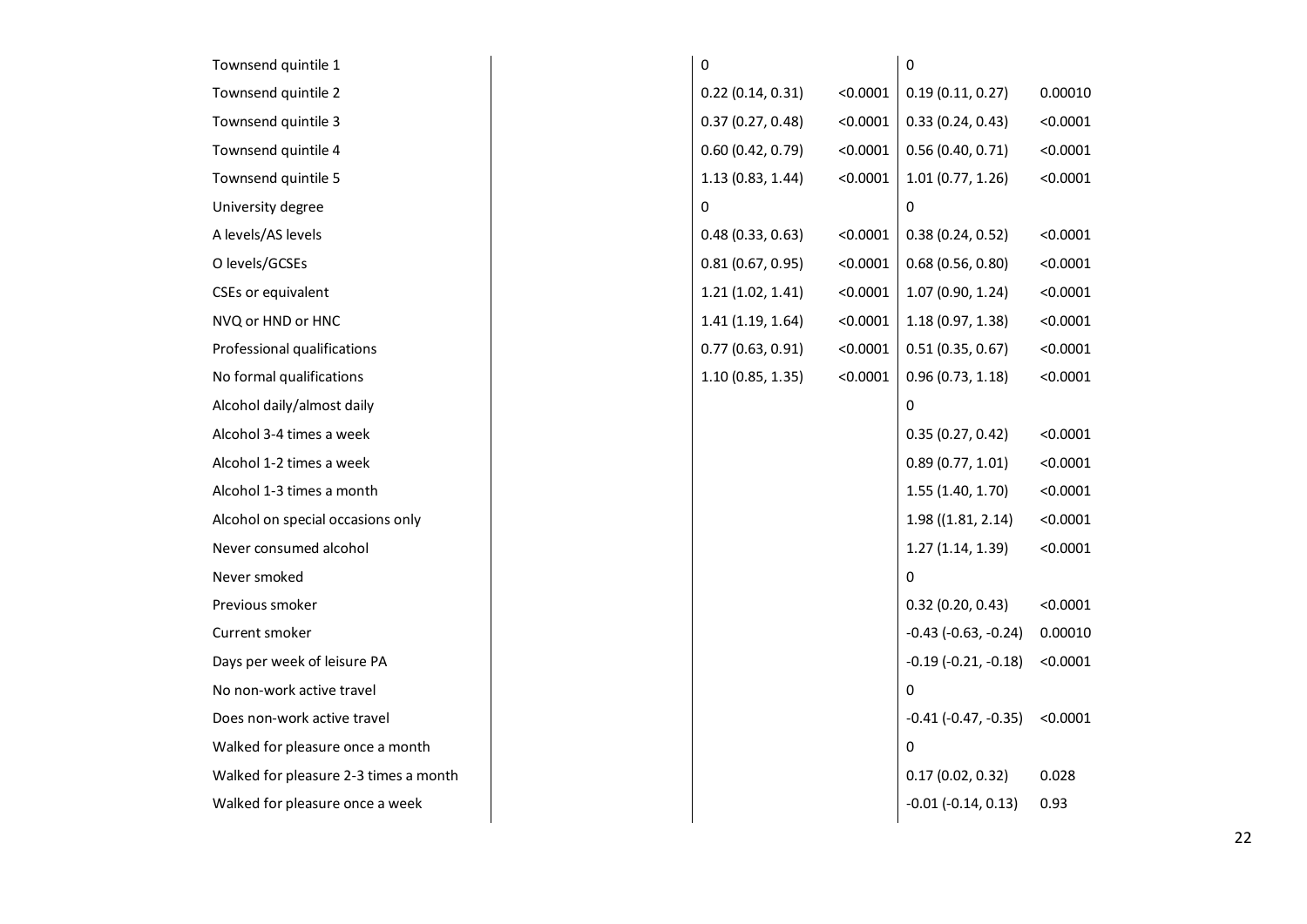| Walked for pleasure 2-3 times a week       |  | $0.09$ (-0.07, 0.24)          | 0.25     |
|--------------------------------------------|--|-------------------------------|----------|
| Walked for pleasure 4-5 times a week       |  | $-0.10$ $(-0.27, 0.07)$       | 0.24     |
| Walked for pleasure every day              |  | $-0.02$ $(-0.16, 0.11)$       | 0.71     |
| Job never/rarely involves standing/walking |  | $\Omega$                      |          |
| Job sometimes involves standing/walking    |  | 0.11(0.03, 0.18)              | 0.0086   |
| Job usually involves standing/walking      |  | $-0.10$ ( $-0.18$ , $-0.02$ ) | 0.018    |
| Job always involves standing/walking       |  | $-0.15$ ( $-0.25$ , $-0.05$ ) | 0.0047   |
| Job never/rarely manual                    |  | 0                             |          |
| Job sometimes manual                       |  | 0.24(0.16, 0.32)              | < 0.0001 |
| Job usually manual                         |  | $0.14$ (-0.06, 0.33)          | 0.16     |
| Job always manual                          |  | 0.29(0.10, 0.49)              | 0.0049   |
| Never/rarely works shifts                  |  | 0                             |          |
| Sometimes works shifts                     |  | 0.48(0.33, 0.64)              | < 0.0001 |
| Usually works shifts                       |  | $0.17$ (-0.09, 0.43)          | 0.18     |
| Always works shifts                        |  | 0.80(0.65, 0.95)              | < 0.0001 |
| Excellent/good/fair self-rated health      |  | 0                             |          |
| Poor self-rated health                     |  | 2.56 (2.28, 2.83)             | < 0.0001 |
| No longstanding limiting illness           |  | 0                             |          |
| No longstanding limiting illness           |  | 1.23(1.13, 1.33)              | < 0.0001 |
|                                            |  |                               |          |

**Table 2b: Results of gender stratified series of nested multivariate linear regression models investigating the association between commuting mode (7 categories) and body mass index(kg/m<sup>2</sup> ) (females only). M0: bivariate association between commuting mode and BMI; M1: adjusting for demographic and socioeconomic covariates listed; M2: additionally adjusting for health, occupational and physical activity covariates listed.**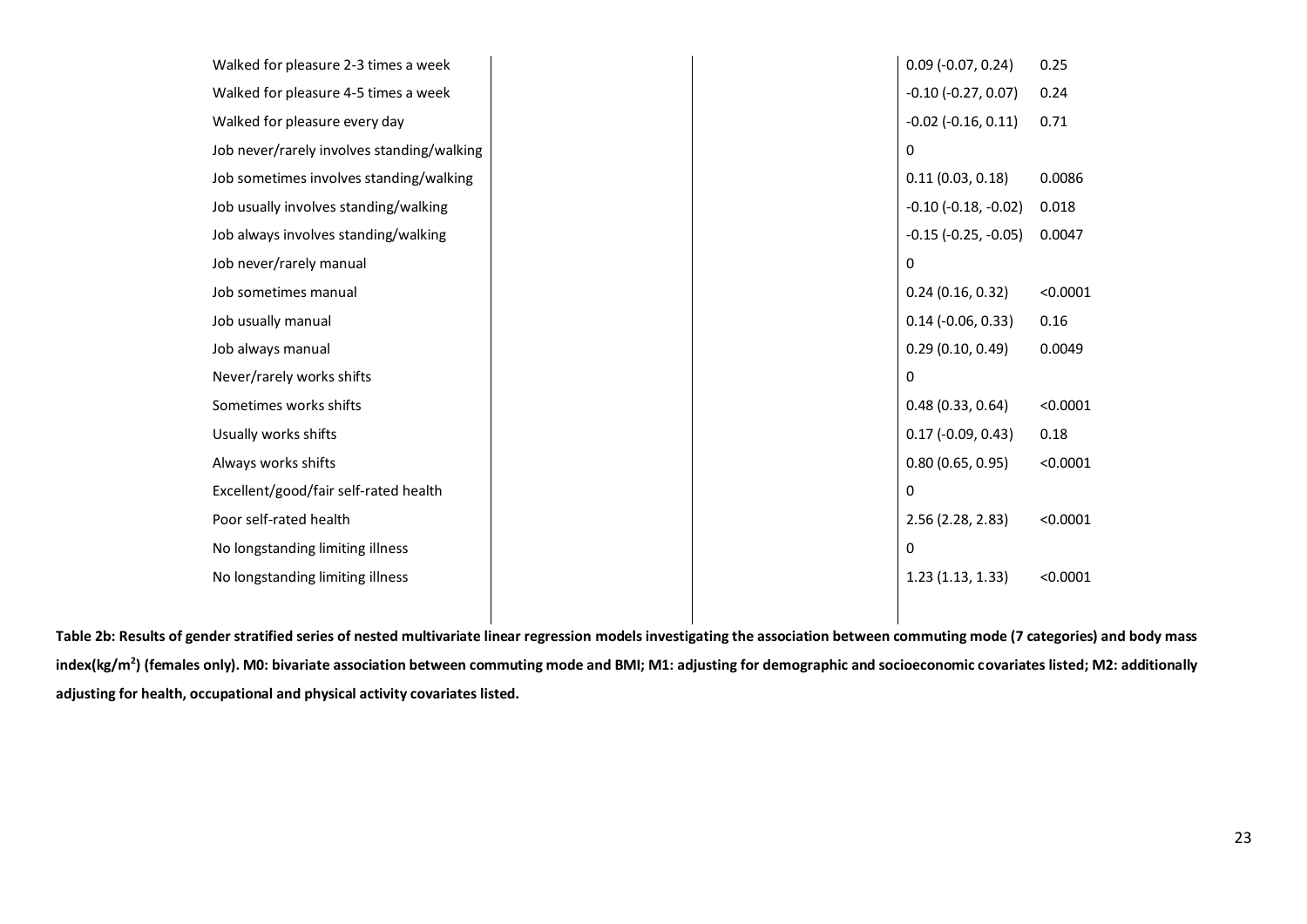### **Outcome: Percentage body fat**

| Men, n=72,139                          | Model 0                       |          | Model 1                       |          | Model 2                       |          |
|----------------------------------------|-------------------------------|----------|-------------------------------|----------|-------------------------------|----------|
|                                        | b (95% CI)                    | p-value  | b (95% CI)                    | p-value  | b (95% CI)                    | p-value  |
| Car only                               | $\Omega$                      |          | $\Omega$                      |          | $\Omega$                      |          |
| Car & public transport                 | $-0.10$ $(-0.28, 0.08)$       | 0.25     | $0.06$ (-0.13, 0.26)          | 0.52     | $-0.02$ $(-0.22, 0.19)$       | 0.88     |
| Public transport only                  | $-0.66$ ( $-0.85$ , $-0.47$ ) | < 0.0001 | $-0.72$ $(-0.90, -0.53)$      | < 0.0001 | $-0.73$ $(-0.91, -0.54)$      | < 0.0001 |
| Car & PT/AT                            | $-1.61$ $(-1.80, -1.42)$      | < 0.0001 | $-1.27$ $(-1.44, -1.10)$      | < 0.0001 | $-1.03$ ( $-1.20$ , $-0.85$ ) | < 0.0001 |
| PT & AT                                | $-1.91$ ( $-2.08$ , $-1.75$ ) | < 0.0001 | $-1.58$ ( $-1.76$ , $-1.39$ ) | < 0.0001 | $-1.32$ $(-1.53, -1.12)$      | < 0.0001 |
| Walking only                           | $-1.39$ $(-1.70, 1.07)$       | < 0.0001 | $-1.39$ $(-1.70, -1.08)$      | < 0.0001 | $-1.19$ ( $-1.49$ , $-0.88$ ) | < 0.0001 |
| Cycle only or cycle & walk             | $-4.04$ ( $-4.34$ , $-3.74$ ) | < 0.0001 | $-3.70$ ( $-3.97$ , $-3.44$ ) | < 0.0001 | $-2.75$ $(-3.03, -2.48)$      | < 0.0001 |
| Urban residential area                 |                               |          | $\mathbf 0$                   |          | $\mathbf 0$                   |          |
| Urban/rural fringe                     |                               |          | $-0.21$ $(-0.42, -0.00)$      | 0.047    | $-0.20$ ( $-0.39$ , $-0.00$ ) | 0.045    |
| Rural residential area                 |                               |          | $-0.56$ ( $-0.88$ , $-0.41$ ) | < 0.0001 | $-0.56$ ( $-0.80$ , $-0.32$ ) | 0.00010  |
| Age in years                           |                               |          | 0.12(0.11, 0.12)              | < 0.0001 | $0.10 (-0.10, 0.11)$          | < 0.0001 |
| Ethnicity: White British               |                               |          | $\mathbf 0$                   |          | $\mathbf 0$                   |          |
| Irish/Other white ethnicity            |                               |          | $-0.02$ $(-0.24, 0.20)$       | 0.83     | $-0.11$ $(-0.32, 0.11)$       | 0.31     |
| South Asian                            |                               |          | 1.71(1.33, 2.9)               | < 0.0001 | 1.67(1.26, 2.07)              | < 0.0001 |
| <b>Black Caribbean</b>                 |                               |          | $0.41$ ( $-0.53$ , 1.35)      | 0.38     | $0.35$ ( $-0.54$ , 1.24)      | 0.42     |
| <b>Black African</b>                   |                               |          | 2.06 (1.63, 2.49)             | < 0.0001 | 1.87(1.46, 2.27)              | < 0.0001 |
| Chinese                                |                               |          | $-2.53$ ( $-3.36$ , $-1.69$ ) | < 0.0001 | $-2.63$ ( $-3.43$ , $-1.88$ ) | < 0.0001 |
| Mixed ethnicity                        |                               |          | $-0.15$ $(-0.62, 0.32)$       | 0.52     | $-0.19$ $(-0.66, 0.28)$       | 0.41     |
| Other ethnicity                        |                               |          | 1.17(0.83, 1.51)              | < 0.0001 | 1.00(0.68, 1.32)              | < 0.0001 |
| <£18,000 gross annual household income |                               |          | $\Omega$                      |          | $\Omega$                      |          |
| £18,000-£30,999                        |                               |          | 0.49(0.33, 0.66)              | < 0.0001 | 0.40(0.24, 0.56)              | 0.00010  |
| £31,000-£51,999                        |                               |          | 0.67(0.52, 0.83)              | < 0.001  | 0.41(0.26, 0.57)              | < 0.0001 |
| £52,000-£100,000                       |                               |          | 0.92(0.76, 1.09)              | < 0.0001 | 0.59(0.43, 0.75)              | < 0.0001 |
| >£100,000                              |                               |          | 0.86(0.57, 1.16)              | < 0.0001 | 0.58(0.30, 0.85)              | 0.00030  |
|                                        |                               |          |                               |          |                               |          |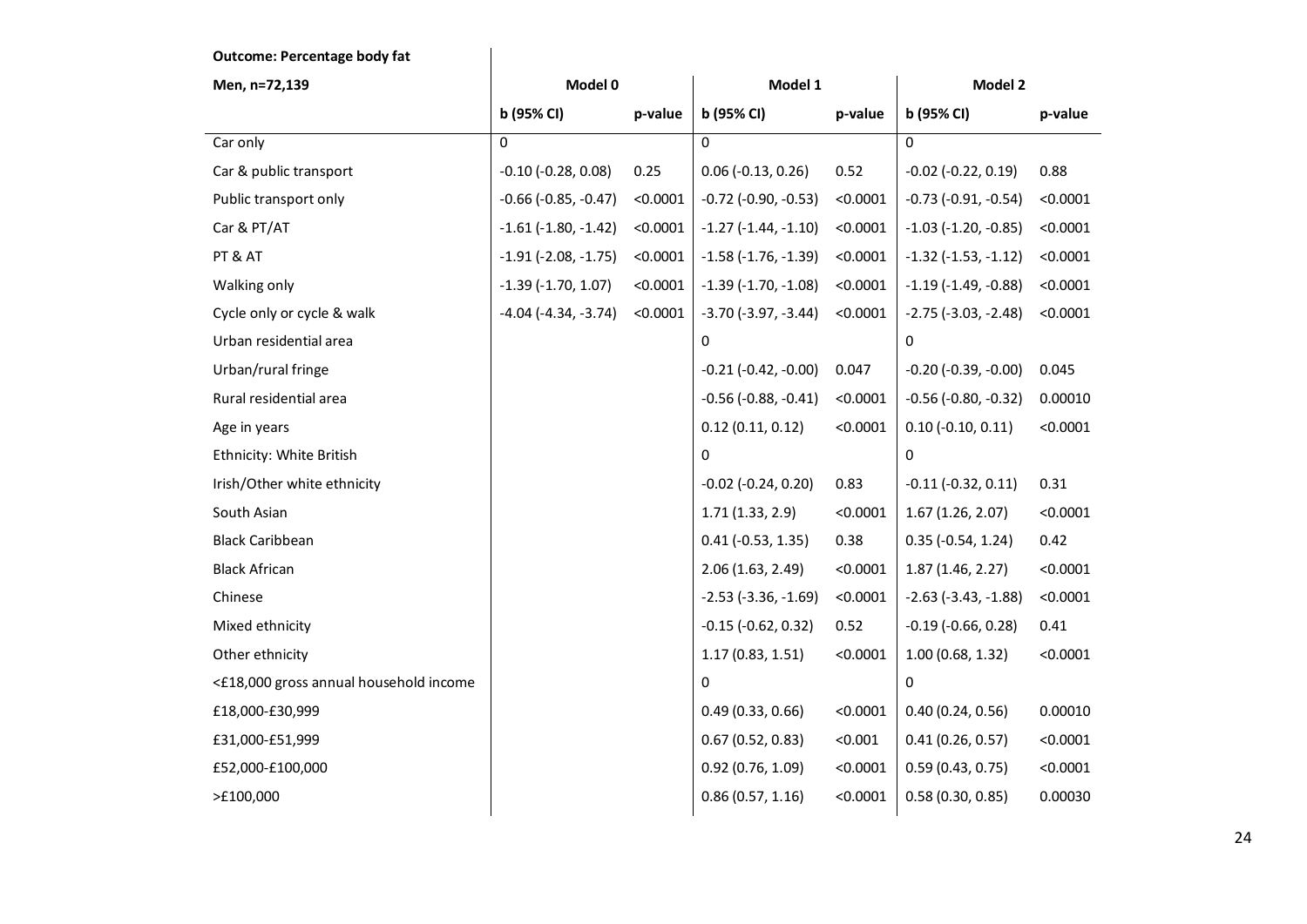| Townsend quintile 1                   | 0                       |          | 0                             |          |
|---------------------------------------|-------------------------|----------|-------------------------------|----------|
| Townsend quintile 2                   | $-0.01$ $(-0.13, 0.12)$ | 0.90     | $0.01 (-0.12, 0.15)$          | 0.83     |
| Townsend quintile 3                   | 0.22(0.09, 0.36)        | 0.0020   | 0.24(0.10, 0.37)              | 0.0020   |
| Townsend quintile 4                   | 0.26(0.09, 0.43)        | 0.0047   | 0.26(0.09, 0.44)              | 0.0046   |
| Townsend quintile 5                   | 0.61(0.27, 0.95)        | 0.0012   | 0.58(0.25, 0.91)              | 0.0015   |
| University degree                     | 0                       |          | 0                             |          |
| A levels/AS levels                    | $0.82$ (0.68, 0.97)     | < 0.0001 | 0.73(0.58, 0.88)              | < 0.0001 |
| O levels/GCSEs                        | 1.28(1.13, 1.43)        | < 0.0001 | 1.27(1.13, 1.40)              | < 0.0001 |
| CSEs or equivalent                    | 1.32(1.11, 1.53)        | < 0.0001 | 1.52(1.32, 1.73)              | < 0.0001 |
| NVQ or HND or HNC                     | 1.29(1.11, 1.48)        | < 0.0001 | 1.36(1.15, 1.57)              | < 0.0001 |
| Professional qualifications           | 1.11(0.85, 1.37)        | < 0.0001 | 1.14 (0.88, 1.39)             | < 0.0001 |
| No formal qualifications              | 1.54 (1.30, 1.79)       | < 0.0001 | 1.77(1.54, 2.00)              | < 0.0001 |
| Alcohol daily/almost daily            |                         |          | 0                             |          |
| Alcohol 3-4 times a week              |                         |          | $0.06$ (-0.05, 0.17)          | 0.25     |
| Alcohol 1-2 times a week              |                         |          | 0.26(0.11, 0.42)              | 0.0018   |
| Alcohol 1-3 times a month             |                         |          | 0.44(0.27, 0.61)              | < 0.0001 |
| Alcohol on special occasions only     |                         |          | $0.16$ (-0.06, 0.37)          | 0.14     |
| Never consumed alcohol                |                         |          | $0.04$ (-0.18, 0.26)          | 0.71     |
| Never smoked                          |                         |          | 0                             |          |
| Previous smoker                       |                         |          | 0.85(0.75, 0.96)              | < 0.0001 |
| Current smoker                        |                         |          | $-0.29$ $(-0.49, -0.08)$      | 0.0089   |
| Days per week of leisure PA           |                         |          | $-0.30$ $(-0.32, -0.29)$      | < 0.0001 |
| No non-work active travel             |                         |          | 0                             |          |
| Does non-work active travel           |                         |          | $-0.40$ ( $-0.48$ , $-0.32$ ) | < 0.0001 |
| Walked for pleasure once a month      |                         |          | 0                             |          |
| Walked for pleasure 2-3 times a month |                         |          | 0.30(0.14, 0.45)              | 0.00060  |
| Walked for pleasure once a week       |                         |          | 0.21(0.05, 0.36)              | 0.014    |
|                                       |                         |          |                               |          |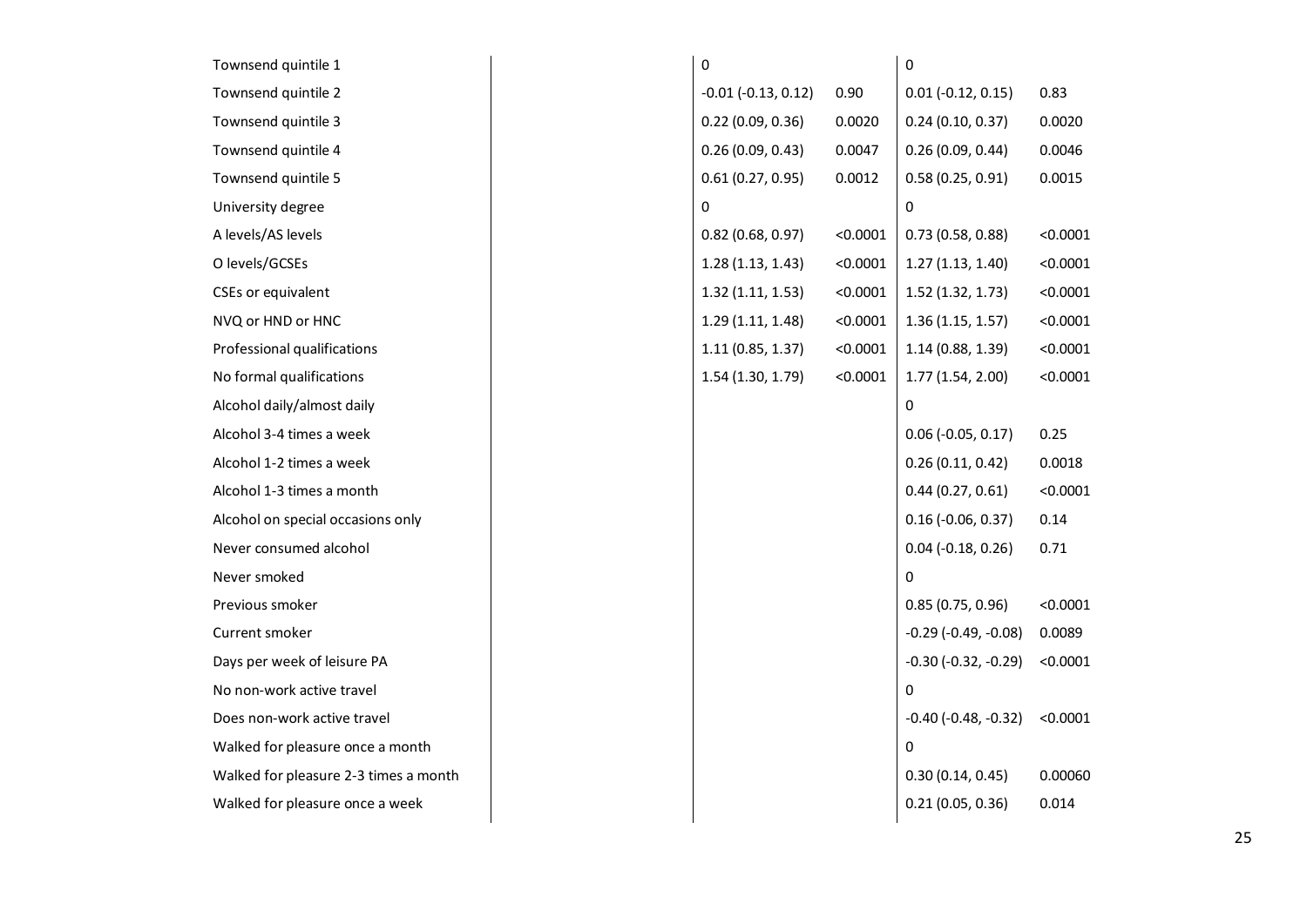| Walked for pleasure 2-3 times a week       |  | 0.36(0.21, 0.51)              | < 0.0001 |
|--------------------------------------------|--|-------------------------------|----------|
| Walked for pleasure 4-5 times a week       |  | $0.19$ (-0.04, 0.41)          | 0.096    |
| Walked for pleasure every day              |  | 0.24(0.06, 0.41)              | 0.0099   |
| Job never/rarely involves standing/walking |  | $\Omega$                      |          |
| Job sometimes involves standing/walking    |  | 0.27(0.12, 0.42)              | 0.0012   |
| Job usually involves standing/walking      |  | $0.13$ (-0.06, 0.32)          | 0.18     |
| Job always involves standing/walking       |  | $-0.08$ $(-0.29, 0.12)$       | 0.41     |
| Job never/rarely manual                    |  | $\Omega$                      |          |
| Job sometimes manual                       |  | $-0.03$ $(-0.16, 0.10)$       | 0.60     |
| Job usually manual                         |  | $-0.55$ ( $-0.73$ , $-0.37$ ) | < 0.0001 |
| Job always manual                          |  | $-0.59$ ( $-0.88$ , $-0.31$ ) | 0.00030  |
| Never/rarely works shifts                  |  | $\Omega$                      |          |
| Sometimes works shifts                     |  | 0.63(0.41, 0.85)              | < 0.0001 |
| Usually works shifts                       |  | 0.55(0.29, 0.80)              | 0.00030  |
| Always works shifts                        |  | 0.88(0.70, 1.07)              | < 0.0001 |
| Excellent/good/fair self-rated health      |  | 0                             |          |
| Poor self-rated health                     |  | 2.67 (2.37, 2.96)             | < 0.0001 |
| No longstanding limiting illness           |  | $\Omega$                      |          |
| No longstanding limiting illness           |  | 1.00(0.90, 1.11)              | < 0.0001 |
|                                            |  |                               |          |

**Table 3a: Results of gender stratified series of nested multivariate linear regression models investigating the association between commuting mode (7 categories) and percentage body fat (males only). M0: bivariate association between commuting mode and BMI; M1: adjusting for demographic and socioeconomic covariates listed; M2: additionally adjusting for health, occupational and physical activity covariates listed.**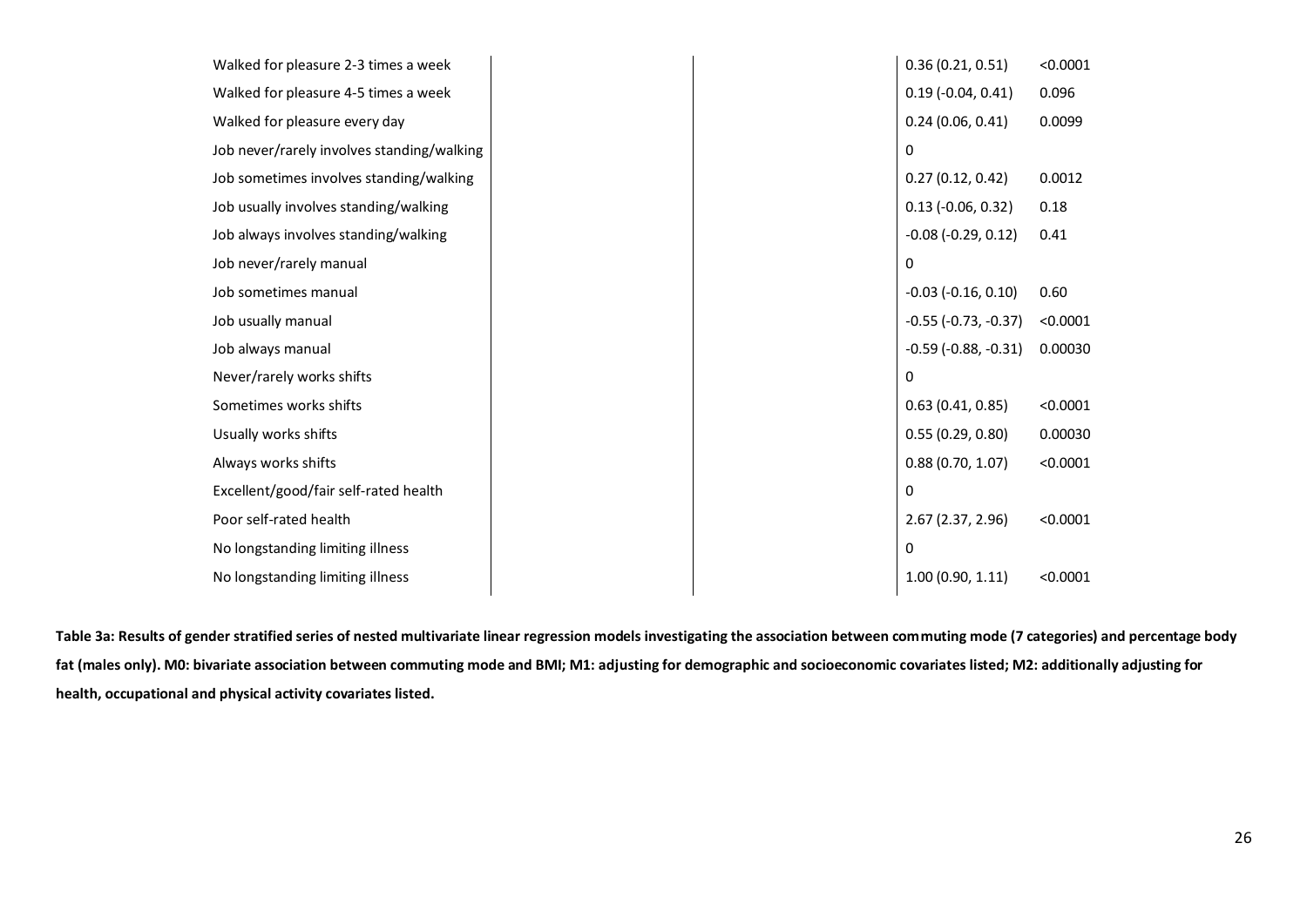**Outcome: Percentage body fat Women, n=82,788 M0 M1 M2 b (95% CI) p-value b (95% CI) p-value b (95% CI) p-value**  $\begin{array}{c|c|c|c|c} \text{Car only} & & \hspace{1.5cm} & \hspace{1.5cm} & \hspace{1.5cm} & \hspace{1.5cm} & \hspace{1.5cm} & \hspace{1.5cm} & \hspace{1.5cm} & \hspace{1.5cm} & \hspace{1.5cm} & \hspace{1.5cm} & \hspace{1.5cm} & \hspace{1.5cm} & \hspace{1.5cm} & \hspace{1.5cm} & \hspace{1.5cm} & \hspace{1.5cm} & \hspace{1.5cm} & \hspace{1.5cm} & \hspace{1.5cm} & \hspace{1.5$ Car & public transport 0.12 (-0.17, 0.42) 0.39 0.02 (-0.27, 0.31) 0.90 0.10 (-0.19, 0.38) 0.48 Public transport only 0.06 (-0.52, 0.63) 0.84 -0.59 (-1.03, -0.16) 0.011 -0.49 (-0.90, -0.07) 0.025 Car & PT/AT  $\vert$  -0.98 (-1.23, -0.74) <0.0001  $\vert$  -0.96 (-1.16, -0.76) <0.0001  $\vert$  -0.61 (-0.79, -0.43) <0.0001 PT & AT -1.33 (-1.79, -0.88) <0.0001 -1.47 (-1.79, -1.16) <0.0001 -1.10 (-1.40, -0.81) <0.0001 Walking only eq. 0.0001 -0.91 (-1.16, -0.67) <0.0001 -1.55 (-1.74, -1.37) <0.0001 -1.12 (-1.31, -0.94) <0.0001 Cycle only or cycle & walk -4.66 (-5.20, -4.11) <0.0001 -4.46 (-4.98, -3.93) <0.0001 -3.26 (-3.80, -2.71) <0.0001 Urban residential area 0 0 Urban/rural fringe -0.28 (-0.52, -0.03) 0.031 -0.22 (-0.45, 0.00) 0.055 Rural residential area -0.87 (-1.11, -0.62) -0.87 (-1.11, -0.62) -0.80 (-0.91, -0.45) -0.0001 Age in years 0.12 (0.10, 0.13) <0.0001 0.12 (0.11, 0.13) <0.0001 Ethnicity: White British **Department Control** Control of the United States of October 2008 and October 2008 and O Irish/Other white ethnicity -0.25 (-0.49, -0.02) 0.037 -0.28 (-0.51, -0.05) 0.020 South Asian 1.63 (1.10, 2.17) <0.0001 1.26 (0.75, 1.77) <0.0001 Black Caribbean 2.54 (1.89, 3.19) <0.0001 1.98 (1.34, 2.61) <0.0001 Black African 4.89 (4.33, 5.45) <0.0001 4.21 (3.58, 4.84) <0.0001 Chinese 200001 -5.40 (-5.92, -4.03) -4.97 (-5.92, -4.03) -4.030 -6.38, -4.43 <0.0001 Mixed ethnicity **1.16** (0.31 (0.33, 1.29) 0.0021 0.65 (0.13, 1.16) 0.016 Other ethnicity 0.42 (-0.18, 1.02) 0.16 0.02 (-0.58, 0.62) 0.94 <£18,000 gross annual household income 0 0 £18,000-£30,999 0.29 (0.07, 0.50) 0.012 0.30 (0.07, 0.53) 0.013 £31,000-£51,999 0.31 (0.12, 0.51) 0.0032 0.39 (0.18, 0.59) 0.00070 £52,000-£100,000 -0.02 (-0.25, 0.21) 0.86 0.18 (-0.6, 0.42) 0.13 >£100,000 -1.03 (-1.31, -0.75) <0.0001 -0.64 (-0.94, -0.34) 0.00020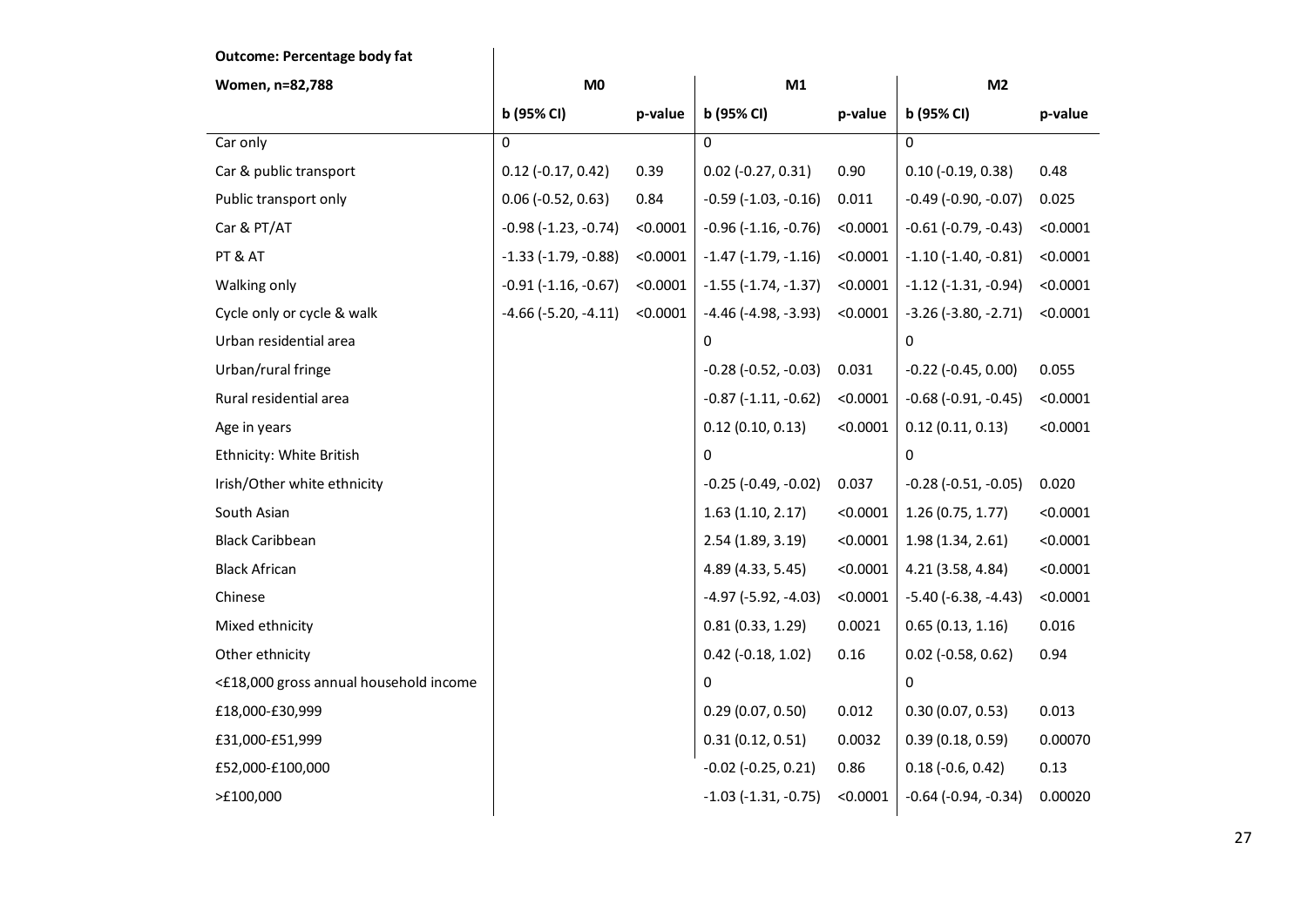| Townsend quintile 1                   | 0                |          | 0                             |          |
|---------------------------------------|------------------|----------|-------------------------------|----------|
| Townsend quintile 2                   | 0.24(0.10, 0.38) | 0.0025   | 0.20(0.07, 0.33)              | 0.0036   |
| Townsend quintile 3                   | 0.44(0.27, 0.61) | < 0.0001 | 0.40(0.25, 0.55)              | < 0.0001 |
| Townsend quintile 4                   | 0.63(0.37, 0.89) | 0.00010  | 0.60(0.38, 0.82)              | < 0.0001 |
| Townsend quintile 5                   | 1.23(0.78, 1.67) | < 0.0001 | 1.13(0.75, 1.51)              | < 0.0001 |
| University degree                     | 0                |          | 0                             |          |
| A levels/AS levels                    | 0.74(0.56, 0.92) | < 0.0001 | $0.62$ (0.45, 0.79)           | < 0.0001 |
| O levels/GCSEs                        | 1.32(1.15, 1.49) | < 0.0001 | 1.18(1.03, 1.34)              | < 0.0001 |
| CSEs or equivalent                    | 1.93(1.67, 2.20) | < 0.0001 | 1.84 (1.60, 2.08)             | < 0.0001 |
| NVQ or HND or HNC                     | 2.04(1.73, 2.36) | < 0.0001 | 1.88(1.57, 2.19)              | < 0.0001 |
| Professional qualifications           | 1.13(0.98, 1.28) | < 0.0001 | 0.90(0.71, 1.08)              | < 0.0001 |
| No formal qualifications              | 1.82(1.52, 2.13) | < 0.0001 | 1.79(1.51, 2.06)              | < 0.0001 |
| Alcohol daily/almost daily            |                  |          | 0                             |          |
| Alcohol 3-4 times a week              |                  |          | 0.49(0.32, 0.65)              | < 0.0001 |
| Alcohol 1-2 times a week              |                  |          | 1.08(0.87, 1.28)              | < 0.0001 |
| Alcohol 1-3 times a month             |                  |          | 1.82 (1.55, 2.08)             | < 0.0001 |
| Alcohol on special occasions only     |                  |          | 2.07 (1.84, 2.30)             | < 0.0001 |
| Never consumed alcohol                |                  |          | 1.32(1.12, 1.52)              | < 0.0001 |
| Never smoked                          |                  |          | 0                             |          |
| Previous smoker                       |                  |          | 0.40(0.24, 0.57)              | < 0.0001 |
| Current smoker                        |                  |          | $-0.64$ ( $-0.89$ , $-0.39$ ) | < 0.0001 |
| Days per week of leisure PA           |                  |          | $-0.34$ ( $-0.36$ , $-0.32$ ) | < 0.0001 |
| No non-work active travel             |                  |          | 0                             |          |
| Does non-work active travel           |                  |          | $-0.56$ ( $-0.63$ , $-0.49$ ) | < 0.0001 |
| Walked for pleasure once a month      |                  |          | 0                             |          |
| Walked for pleasure 2-3 times a month |                  |          | 0.26(0.06, 0.46)              | 0.014    |
| Walked for pleasure once a week       |                  |          | $0.02$ (-0.20, 0.23)          | 0.87     |
|                                       |                  |          |                               |          |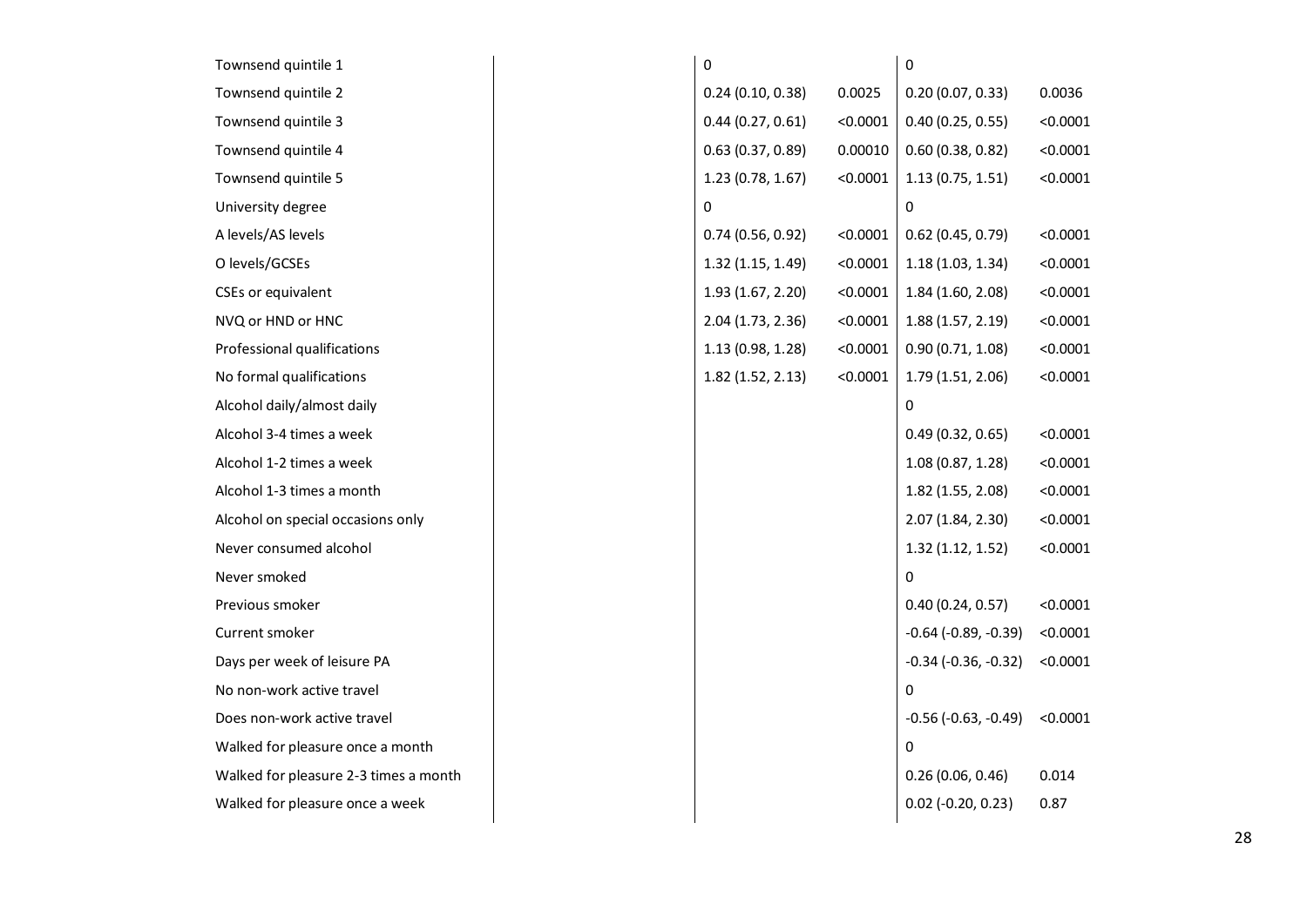| Walked for pleasure 2-3 times a week       |          | $0.16$ (-0.08, 0.39)         | 0.18     |
|--------------------------------------------|----------|------------------------------|----------|
| Walked for pleasure 4-5 times a week       |          | $-0.13$ $(-0.37, 0.10)$      | 0.26     |
| Walked for pleasure every day              |          | $-0.31$ $(-0.50, -0.11)$     | 0.0034   |
| Job never/rarely involves standing/walking | $\Omega$ |                              |          |
| Job sometimes involves standing/walking    |          | $0.05$ (-0.05, 0.15)         | 0.33     |
| Job usually involves standing/walking      |          | $-0.13$ $(-0.25, -0.02)$     | 0.022    |
| Job always involves standing/walking       |          | $-0.24$ $(-0.41, -0.07)$     | 0.0076   |
| Job never/rarely manual                    | $\Omega$ |                              |          |
| Job sometimes manual                       |          | 0.14(0.03, 0.25)             | 0.012    |
| Job usually manual                         |          | $-0.08$ $(-0.32, 0.17)$      | 0.53     |
| Job always manual                          |          | $-0.06$ ( $-0.30$ , $0.19$ ) | 0.63     |
| Never/rarely works shifts                  | 0        |                              |          |
| Sometimes works shifts                     |          | 0.52(0.30, 0.74)             | 0.00010  |
| Usually works shifts                       |          | $0.25$ (-0.11, 0.60)         | 0.16     |
| Always works shifts                        |          | 1.04 (0.79, 1.28)            | < 0.0001 |
| Excellent/good/fair self-rated health      | $\Omega$ |                              |          |
| Poor self-rated health                     |          | 2.75 (2.41, 3.09)            | < 0.0001 |
| No longstanding limiting illness           | $\Omega$ |                              |          |
| No longstanding limiting illness           |          | 1.65(1.52, 1.78)             | < 0.0001 |
|                                            |          |                              |          |

**Table 3b: Results of gender stratified series of nested multivariate linear regression models investigating the association between commuting mode (7 categories) and percentage body fat (females only). M0: bivariate association between commuting mode and BMI; M1: adjusting for demographic and socioeconomic covariates listed; M2: additionally adjusting for health, occupational and physical activity covariates listed.**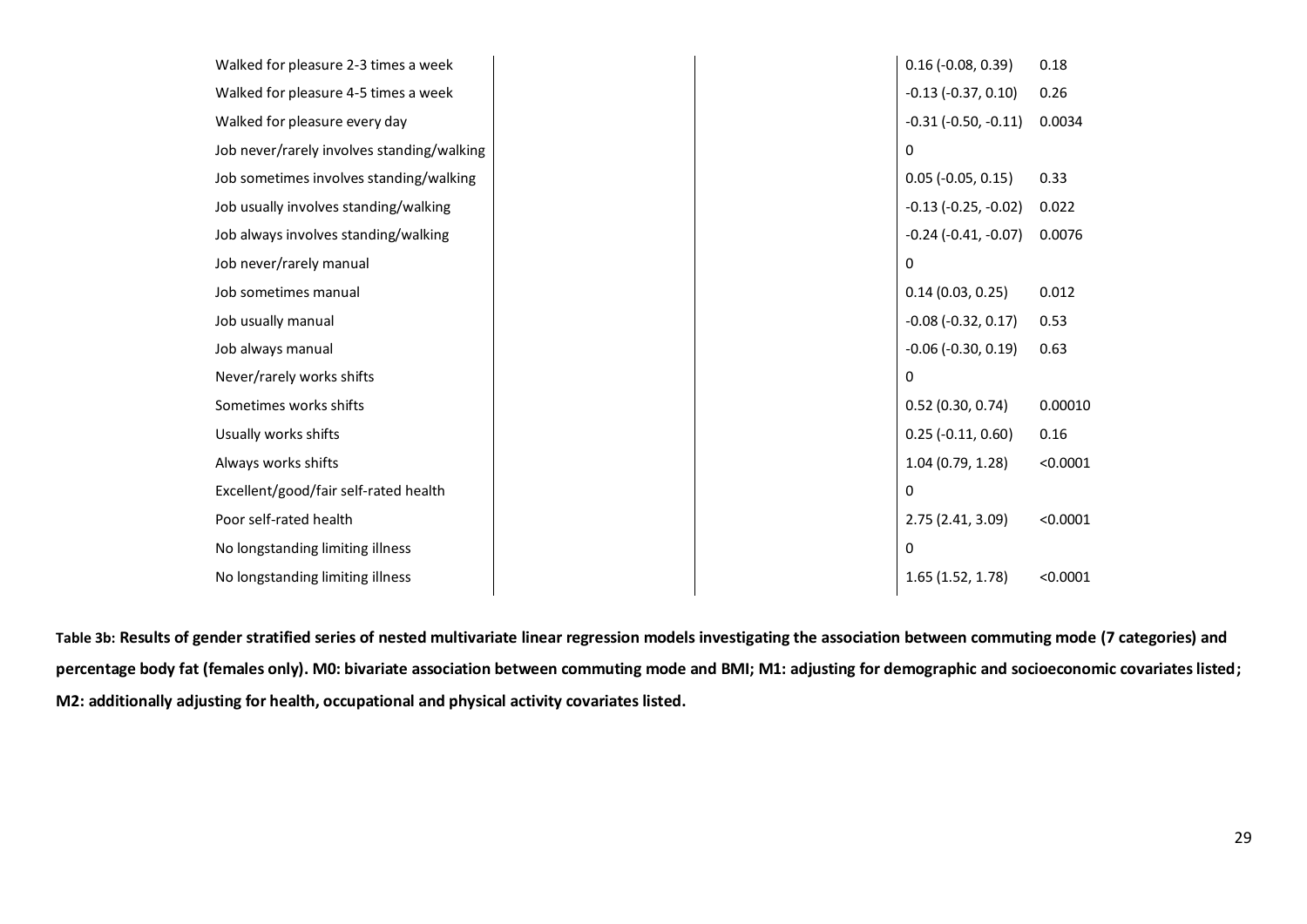#### **APPENDIX 1: SENSITIVITY ANALYSIS TO INVESTIGATE THE CONFOUNDING EFFECT OF DIETARY ENERGY INTAKE ON THE ASSOCIATION BETWEEN COMMUTING MODE AND BMI**

| Outcome: BMI (kg/m2)                        | Men (n=33,463)                       |          | Women (n=41,766)              |          |
|---------------------------------------------|--------------------------------------|----------|-------------------------------|----------|
|                                             | β coefficient (95% CI)               | p-value  | $\beta$ coefficient (95% CI)  | p-value  |
| Commuting method:                           |                                      |          |                               |          |
| Car only (reference)                        | 0                                    |          | 0                             |          |
| Car and public transport                    | $0.01$ ( $-0.13$ , $0.15$ )          | 0.90     | $0.03$ ( $-0.20$ , $0.26$ )   | 0.80     |
| Public transport only                       | $-0.67$ ( $-0.83$ , $-0.51$ )        | < 0.0001 | $-0.50$ ( $-0.75$ , $-0.25$ ) | 0.00050  |
| Car and public or active transport          | $-0.63$ ( $-0.79$ , $-0.47$ )        | < 0.0001 | $-0.30$ $(-0.47, -0.15)$      | 0.00060  |
| Public and active transport                 | $-1.01$ $(-1.25, -0.78)$             | < 0.0001 | $-0.67$ ( $-0.87$ , $-0.46$ ) | < 0.0001 |
| Walking only                                | $-1.01$ $(-1.28, -0.74)$             | < 0.0001 | $-0.96$ ( $-1.06$ , $-0.86$ ) | < 0.0001 |
| Cycling only or cycling and walking         | $-1.80$ ( $-1.96$ , $-1.64$ )        | < 0.0001 | $-1.62$ ( $-1.89$ , $-1.36$ ) | < 0.0001 |
|                                             |                                      |          |                               |          |
| Total energy intake in past 24hours (kcals) | $-0.00002$ ( $-0.0001$ , $0.00008$ ) | 0.72     | $0.0002$ (0.00008, 0.0003)    | 0.00090  |
|                                             |                                      |          |                               |          |

**Table A1: Results of gender stratified multivariate linear regression models for the association between method of commuting and BMI, showing results for commute mode and hypothesised confounder, total energy intake in past 24 hours.** *Data are adjusted for age, days per week of moderate leisure physical activity, urban or rural area, ethnic origin, household income quintiles, Townsend area deprivation quintiles, highest educational qualification, alcohol intake, smoking status, nonwork active travel, walking for pleasure, job involving standing or walking, manual work, shift work, self-rated health, and limiting longstanding illness or disability.*

#### **APPENDIX 2: SENSITIVITY ANALYSIS TO INVESTIGATE THE CONFOUNDING EFFECT OF DIETARY ENERGY INTAKE ON THE ASSOCIATION BETWEEN COMMUTING MODE AND PERCENTAGE BODY FAT**

| Outcome: percentage body fat                 | Men (n=33,129)                      |          | Women (n=)                    |          |
|----------------------------------------------|-------------------------------------|----------|-------------------------------|----------|
|                                              | $\beta$ coefficient (95% CI)        | p-value  | β coefficient (95% CI)        | p-value  |
| Commuting method:                            |                                     |          |                               |          |
| Car only (reference)                         | 0                                   |          | 0                             |          |
| Car and public transport                     | $0.08 (-0.16, 0.31)$                | 0.50     | $0.13$ (-0.26, 0.52)          | 0.49     |
| Public transport only                        | $-0.65$ ( $-0.84$ , $-0.47$ )       | < 0.0001 | $-0.76$ $(-1.10, -0.42)$      | 0.00020  |
| Car and public or active transport           | $-1.10$ ( $-1.36$ , $-0.83$ )       | < 0.0001 | $-0.61$ ( $-0.80$ , $-0.42$ ) | < 0.0001 |
| Public and active transport                  | $-1.27$ ( $-1.54$ , $-1.00$ )       | < 0.0001 | $-1.02$ ( $-1.36$ , $-0.68$ ) | < 0.0001 |
| Walking only                                 | $-1.05$ ( $-1.49$ , $-0.61$ )       | 0.00010  | $-1.42$ ( $-1.65$ , $-1.20$ ) | < 0.0001 |
| Cycling only or cycling and walking          | $-2.81(-3.14, -2.47)$               | < 0.0001 | $-3.14$ ( $-3.73$ , $-2.54$ ) | < 0.0001 |
| Total energy intake in past 24 hours (kcals) | $-0.0004$ ( $-0.0005$ , $-0.0003$ ) | < 0.0001 | $-0.0005$ $(-0.0002, 0.0002)$ | 0.95     |

**Table A2: Results of gender stratified multivariate linear regression models for the association between method of commuting and percentage body fat, showing results for commute mode and hypothesised confounder, total energy intake in past 24 hours.**

*Data are adjusted for age, days per week of moderate leisure physical activity, urban or rural area, ethnic origin, household income quintiles, Townsend area deprivation quintiles, highest educational qualification, alcohol intake, smoking status, nonwork active travel, walking for pleasure, job involving standing or walking, manual work, shift work, self-rated health, and limiting longstanding illness or disability.*